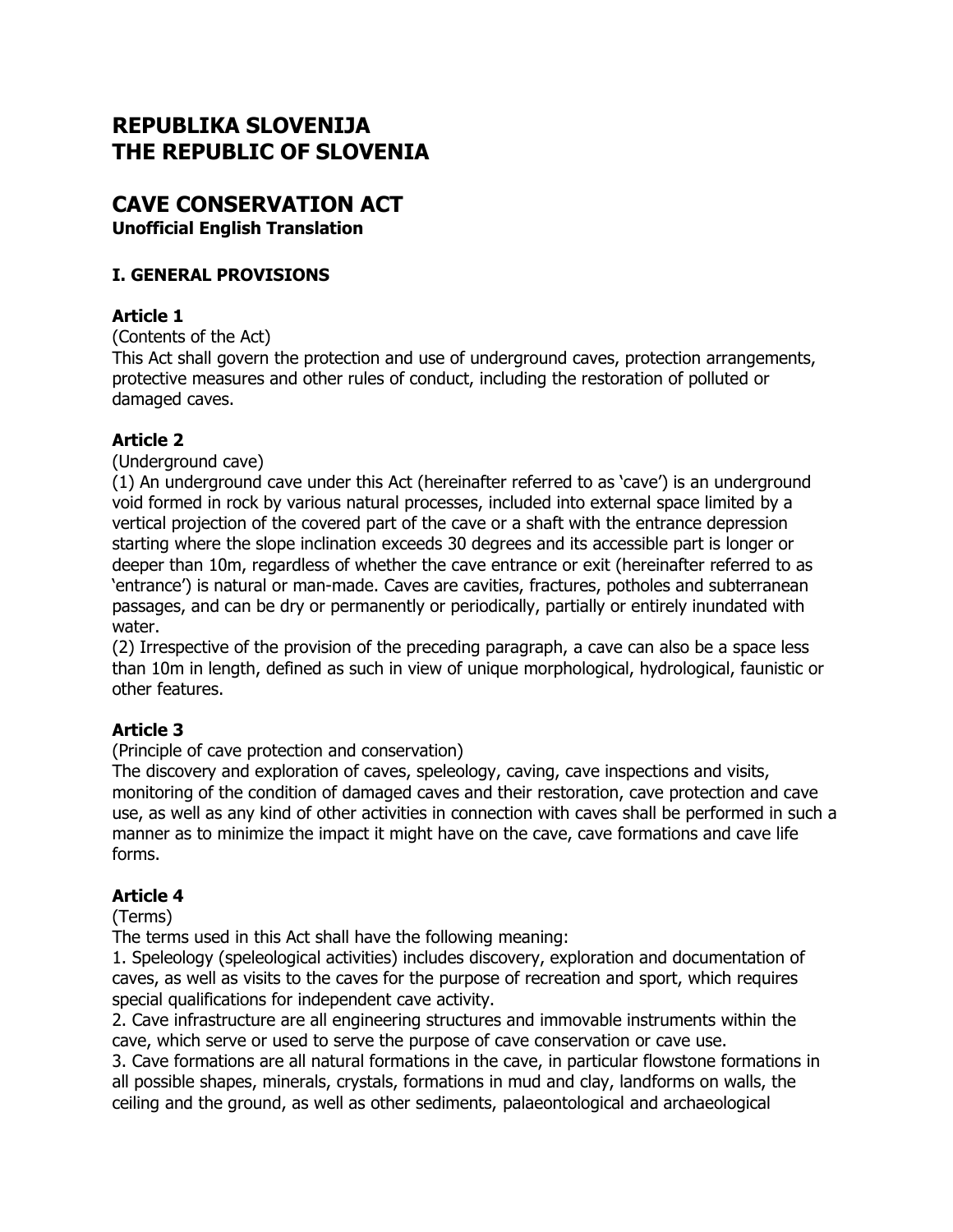remnants or cultural strata. Cave formations are part of the cave.

4. Caving tourism are the activities of legal entities or natural persons, who charge visitors for guided tours of those caves that are purposely equipped for tourist visits.

5. A cave tour guide is a natural person who is qualified for guiding visitors through caves and is entered in the register of cave tour guides.

6. Cave life forms are all the species of wild fauna and flora which inhabit the cave on a permanent or periodical basis.

7. A caver is a natural person qualified for independent cave activities.

8. A caving or speleological society is a society whose constituent instrument defines caving as a principal activity of the society.

9. A vistor to the cave (hereinafter referred to as 'cave visitor') is a natural person who pays for a visit to the cave.

10. The discovery and exploration of caves includes discoveries of new caves or new parts of caves, gathering information and collecting samples, measurements of all kinds, photographing, filming, as well as audio and video recording for the purpose of documentation. It is carried out for the purpose of scientific research, as well as sports and recreation.

11. An open cave with free access is any cave that cannot be damaged by unsupervised entry, provided the general protection regime pursuant to this Act is respected.

12. An open cave with controlled access is any cave, where the natural cave environment is vulnerable to such an extent that an unsupervised entry of people into the cave could damage or threaten it.

13. Visit to the cave is any visit whereby natural trails and passages or the cave infrastructure are used.

14. Cave custodianship includes performing individual tasks with regard to the protection of rare or endangered caves or those caves that are exceptional according to expert evaluation criteria pursuant to the regulations in the field of nature conservation.

15. A custodian of the cave (hereinafter referred to as 'cave custodian') is a person who performs the cave custodianship function in accordance with the custodial contract that has been concluded, or a body governed by public law which performs the cave custodianship function as part of its tasks within the public service in the field of nature conservation. 16. A closed cave is any cave, where the natural cave environment is vulnerable to such an

extent that entry into the cave by any person could damage or threaten it.

# **Article 5**

(Status and ownership)

(1) Caves are natural features of national importance and public natural assets and are owned by the state.

(2) Cave infrastructure is owned by the state.

(3) Caves and cave infrastructure are not subject of commerce or trade.

# **Article 6**

(Application of regulations in the field of nature conservation)

(1) For the purpose of cave conservation those provisions of regulations shall also be applied that govern the scheme of conservation of natural assets, providing they are not in breach of the provisions of this Act.

(2) A cave which has been defined as an ecologically important area or a special conservation area pursuant to the regulations governing the field of nature conservation, shall also be considered according to these regulations.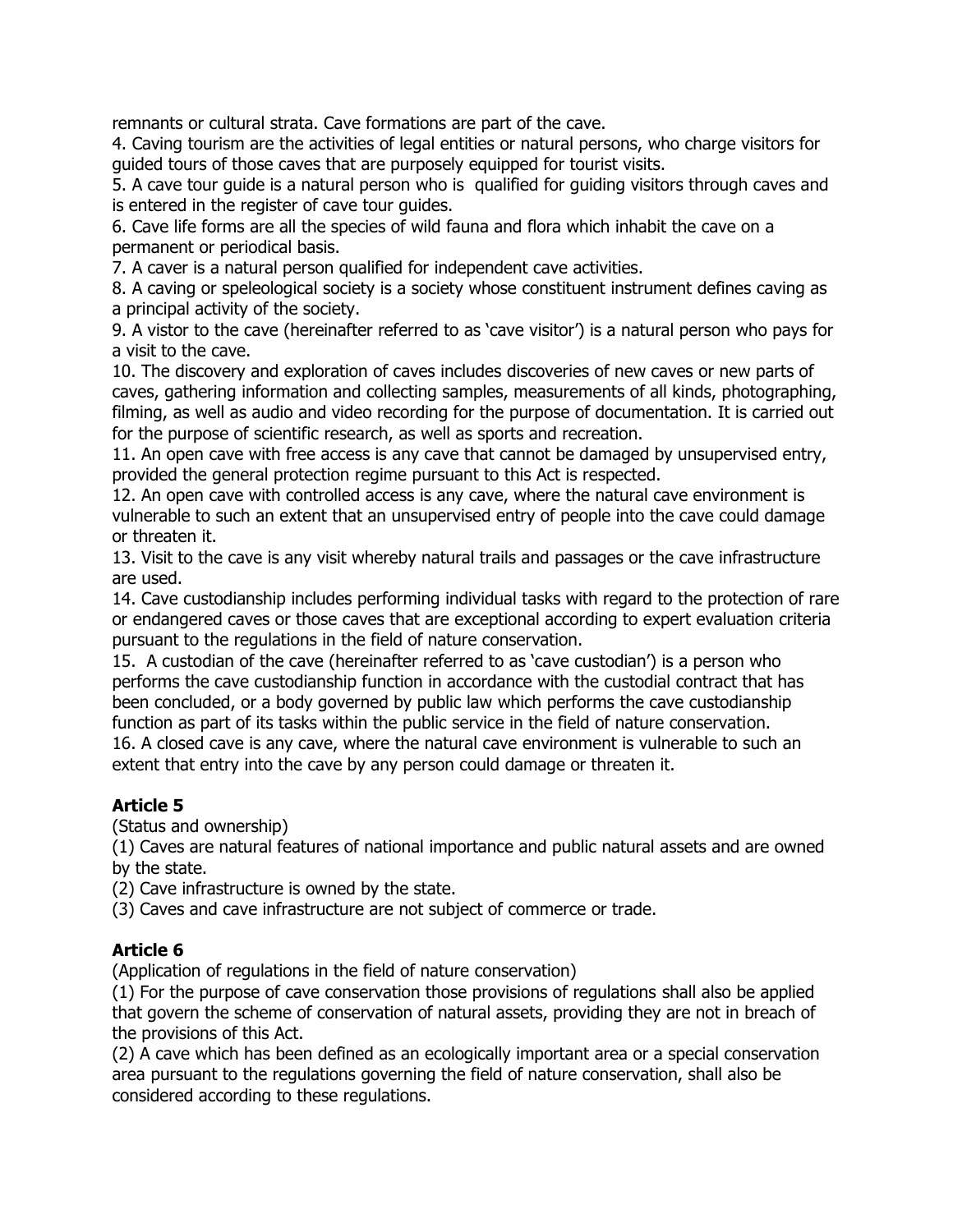(3) Caves are habitat types and priority shall be given to maintaining their favourable conservation status in accordance with regulations governing the field of nature conservation.

#### **Article 7**

(Application of regulations in the field of conservation of cultural heritage) If caves hold archaeological remnants or cultural strata which are cultural heritage, their conservation shall be ensured pursuant to the regulations governing the field of cultural heritage conservation in compliance with this Act.

# **II. CAVE CONSERVATION**

#### **1. The valuable natural feature status**

# **Article 8**

(Obligation to communicate information)

(1) Anyone who may discover a part of nature which he suspects has characteristics of a cave or parts of a cave, shall be obliged to inform about it the expert body qualified for providing professional findings and verifying information about caves.

(2) The minister responsible for the conservation of nature (hereinafter referred to as 'minister'), shall determine in detail the extent and manner for the communication of the information referred to in the preceding paragraph.

# **Article 9**

(Expert data processing)

(1) The tasks of the expert body referred to in the preceding Article shall under public authorization be performed by the Karst Research Institute within the Scientific Research Centre of the Slovenian Academy of Sciences and Arts (hereinafter referred to as 'Institute').

(2) The Institute shall collect the data and process them expertly for the purpose of finding out whether the part of nature truly has characteristics referred to in Article 2 of this Act, and shall examine the new data by comparison with the data known about the previously discovered caves.

(3) The data, processed in accordance with provisions of the preceding paragraph and prepared to the extent referred to in the second paragraph of Article 10 and the first paragraph of Article 11 of this Act, and in the manner prescribed by the minister, shall annually be notified to the organization responsible for nature conservation.

(4) The organization responsible for nature conservation shall have the right to view the data referred to in the second paragraph of this Article.

(5) The costs of data collection, data processing and data verification referred to in this Article shall be born by the state budget.

(6) The ministry responsible for the conservation of nature (hereinafter referred to as 'ministry') and the Institute shall regulate their mutual relations with regard to collecting, processing and verifying data about caves by means of a contract, which shall specify, in particular, the quality of the service, the envisaged scope of work within a year, its financial evaluation as well as the method of payment.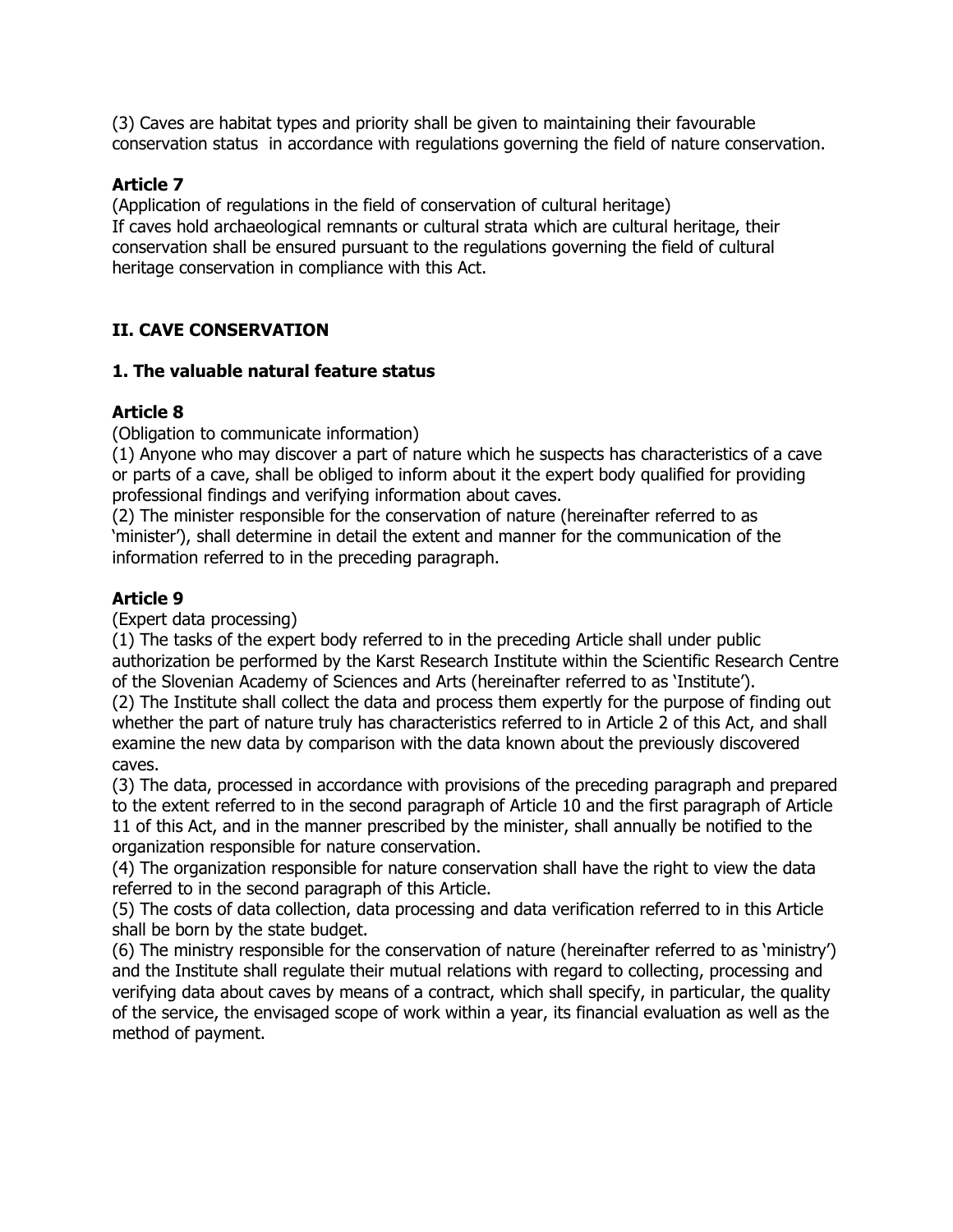(The valuable natural feature status)

(1) The organization responsible for nature conservation shall prepare an expert proposal for the classification of caves according to the access regime, which shall include data from the second and third paragraphs of this Act, and shall submit the proposal to the ministry. (2) The part of nature that owns characteristics of a cave according to this Act, shall be defined as a valuable natural feature by the regulation of the minister in compliance with regulations governing the field of nature conservation, in particular by determining the following attributes:

- 1. cave cadastre number,
- 2. cave name,
- 3. type of cave,

4. specification of the cave entrance by means of geographical coordinates, and

5. classification of the cave according to the access regime into open caves with free or controlled access and closed caves.

(3) Irrespective of the provision referred to in point 4 of the preceding paragraph, the data regarding the position of the cave entrance shall not include geographic coordinates, if publicizing the data about the position of the cave entrance might threaten the cave.

# **Article 11**

(Contents of the Register of valuable natural features)

(1) In the register of valuable natural features shall with regard to caves in particular be kept data on:

1. cave cadastre number;

2. the name and synonyms of the cave, if there are any;

3. the type or types of the cave according to an internationally comparable classification;

4. classification of the cave with regard to the access regime;

5. the position of the cave (the Gauss-Krueger coordinates, the Hill of the cave entrance, the method of determining coordinates and the Hill of the cave entrance, description of the cave access);

6. cadastral municipalities, where the cave entrance is located;

7. measurement data of the cave;

8. condition of the cave;

9. condition of the cave infrastructure;

10. cave life forms, cave features and unique features of the cave;

11. measures taken with regard to cave protection;

12. prohibitions on examining or visiting the cave or its parts;

13. concessions granted for the use of the cave;

14. cave custodians (first name and surname, date of birth (day, month and year), place of permanent or temporary residence, profession);

15. equipment needed to visit the cave;

16. natural person or legal entity that provided the data for recording the cave, the names of the cavers or caving clubs who first provided the data (first name and surname, date of birth (day, month and year), place of permanent or temporary residence of the natural person, as well as the name of the company and seat of the legal entity) and the discovery date;

17. the cave as a war grave site.

(2) Data referred to in the preceding paragraph shall be public, with the exception of the data referred to in points 5 and 10, which shall be publicly available in the manner and to the extent as set forth in the regulations governing the field of nature conservation.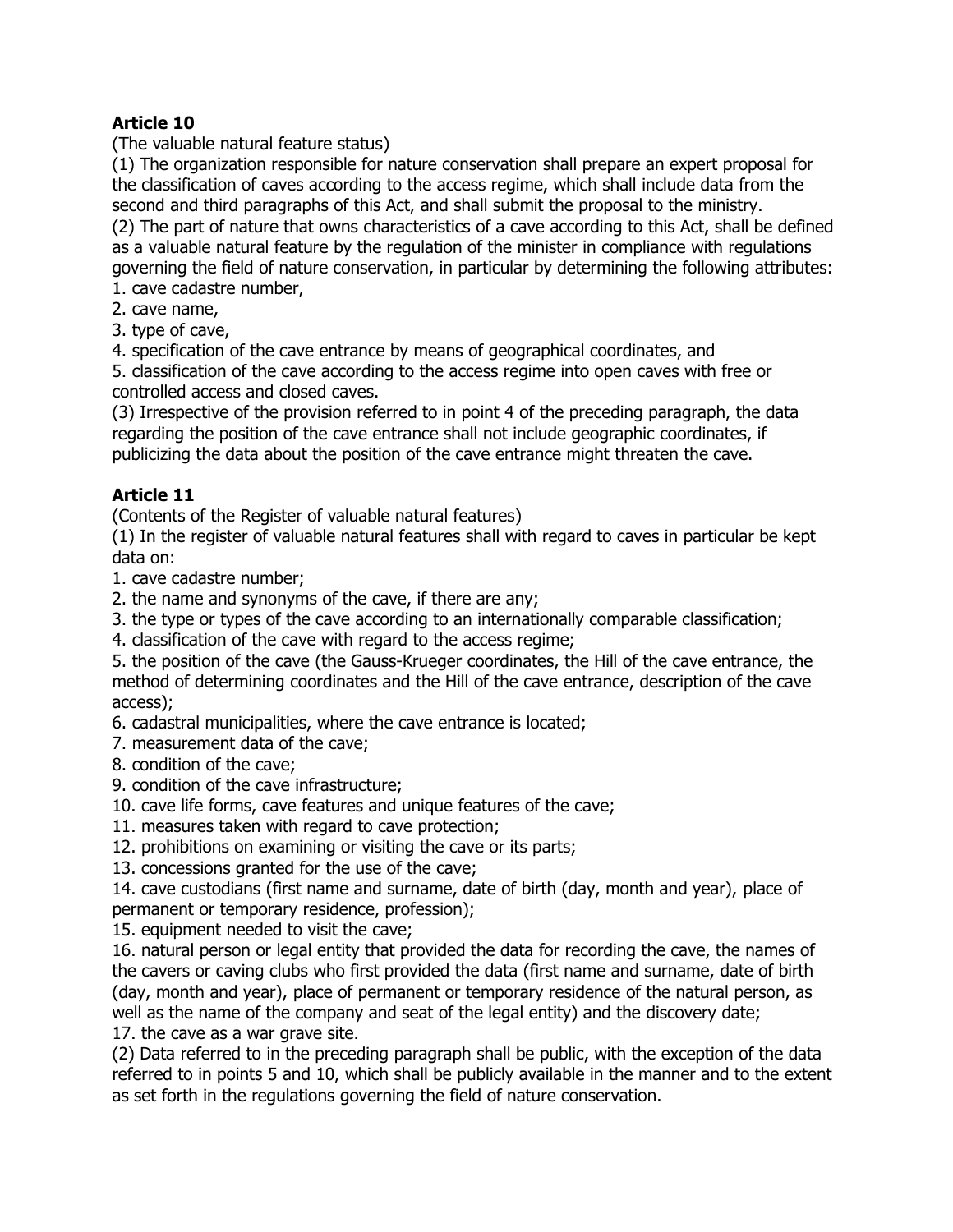# **2. Monitoring of the conditions of caves**

# **Article 12**

(The scope of monitoring of the conditions of caves)

(1) Monitoring of the conditions of caves shall include observation and supervision of discovered caves in the Republic of Slovenia, their cave life forms and cave features, environmental conditions in caves, pollution of caves and the number of cave visitors.

(2) The data referred to in the preceding paragraph shall once yearly be reported to the organization responsible for nature conservation. This shall be done in the prescribed manner by cave custodians, managers of protected areas, cave concessionaires (hereinafter referred to as 'concessionaires') and caving or speleological societies operating in the general interest. (3) The organization responsible for nature conservation shall monitor the condition of closed

caves.

(4) More detailed contents, as well as the method and form in which data referred to in paragraph 1 of this Article is to be communicated shall be prescribed by the minister.

# **Article 13**

(Report on the conditions of caves)

(1) The organization responsible for nature conservation shall prepare annual reports on the conditions of caves on the basis of the data referred to in the preceding Article as well as on the basis of the data recorded for the purpose of monitoring the condition of nature conservation in accordance with regulations governing the field of nature conservation.

(2) The report referred to in the preceding paragraph shall be an integral part of the report on the condition in the field of nature conservation.

(3) An integral part of the report from the first paragraph of this Article shall also be a proposal on the measures needed for the protection and restoration of caves, in particular an operational programme of cleaning the polluted caves, which shall be determined in compliance with regulations governing nature conservation.

# **3. Compulsory code of conduct**

# **3.1. Discovery and exploration of caves**

# **Article 14**

# (Discovery and exploration of caves)

(1) Discovery and exploration of caves or parts of caves shall be performed by natural persons qualified for it, which shall present their results to the the expert body referred to in the first paragraph of Article 8 of this Act, to the extent of the data referred to in the second paragraph of Article 10 and first paragraph of Article 11 of this Act.

(2) The qualifications of natural persons for performing the activity referred to in the preceding paragraph shall be established by certificates proving they are qualified for independent cave activity.

(3) Natural persons referred to in the first paragraph of this Article shall be permitted to freely enter any open cave in compliance with the provisions of this Act. The cave custodian, concessionaire or manager of protected area shall be informed of the intentions of entering the cave in due time. Cave activities of those persons shall not disturb the work of the concessionaire or manager of protected area.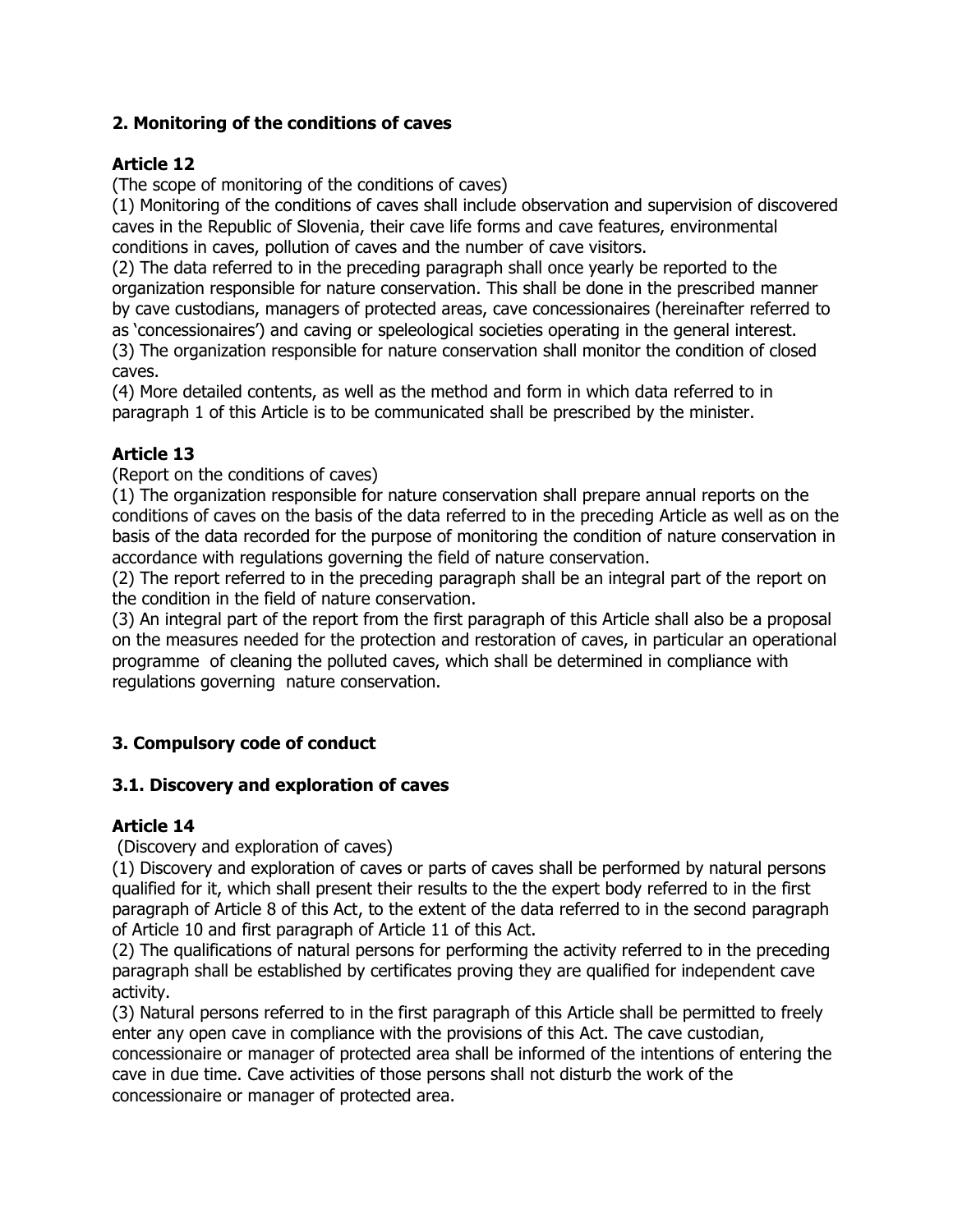(Training for independent cave activity)

(1) Training for independent cave activity shall be carried out pursuant to public authorization by organizations which are specially qualified and competent for it.

(2) The ministry shall organize an open competition in order to select the organizations referred to in the preceding paragraph.

(3) The minister shall select those organizations referred to in the first paragraph of this Article that fulfill the conditions of the open competition and submit programmes for training for independent cave activity in which adequate presentations of the field of cave conservation are included.

(4) Qualifications for independent cave activity shall pursuant to public authorization be verified by the Speleological Association of Slovenia. For the purpose of carrying out the public authorization, the Speleological Association of Slovenia must meet the stipulated requirements

in compliance with the regulation referred to in the fifth paragraph of Article 16 of this Act. (5) In the event of the public authorization to the Speleological Association of Slovenia being revoked, an open competition shall be organized in order to find organizations qualified for verifying the qualifications for independent cave activity in the manner laid down by this Act. The selected organizations which meet the stipulated requirements set out in compliance with the regulation referred to in the fifth paragraph of Article 16 of this Act, shall be granted a public authorization for verifying the qualifications for independent cave activity.

(6) The public authorization to the Speleological Association of Slovenia shall be revoked, if the association no longer meets the stipulated conditions or if it violates the regulations, which shall be determined by the minister with a decision issued in an administrative procedure.

(7) Training and verifying qualifications for independent cave activity shall in the part concerning conservation of caves in compliance with this Act be performed under the scheme approved by the minister.

(8) With regard to laying down the selection criteria, public opening, examination and evaluation of tenders, as well as other issues not regulated by this Act, provisions of the act governing public procurement shall apply during the procedure of selecting the organization referred to in the first paragraph of this Article.

(9) The Ministry shall keep records of authorized organizations referred to in the first and fifth paragraphs of this Article.

# **Article 16**

(Certificate of qualifications for independent cave activity)

(1) The authorized organization referred to in the fourth paragraph of the preceding Article shall issue certificates of qualifications for independent cave activity to those natural persons who have successfully completed training and the process of verifying the qualifications.

(2) For the purpose of cave conservation and exercising supervision over the discovery and exploration of caves, a database of those natural persons, who have been awarded certificates of qualifications for independent cave activity, shall be established. The database shall be administered by the ministry, and it shall be allowed to include personal data of the aforementioned persons.

(3) The database referred to in the preceding paragraph shall include the following data: date and sequence number of the entry in the database, date and certificate number, personal name, date and place of birth, nationality, profession and permanent or temporary place of residence. Personal data included in the database shall be stored permanently.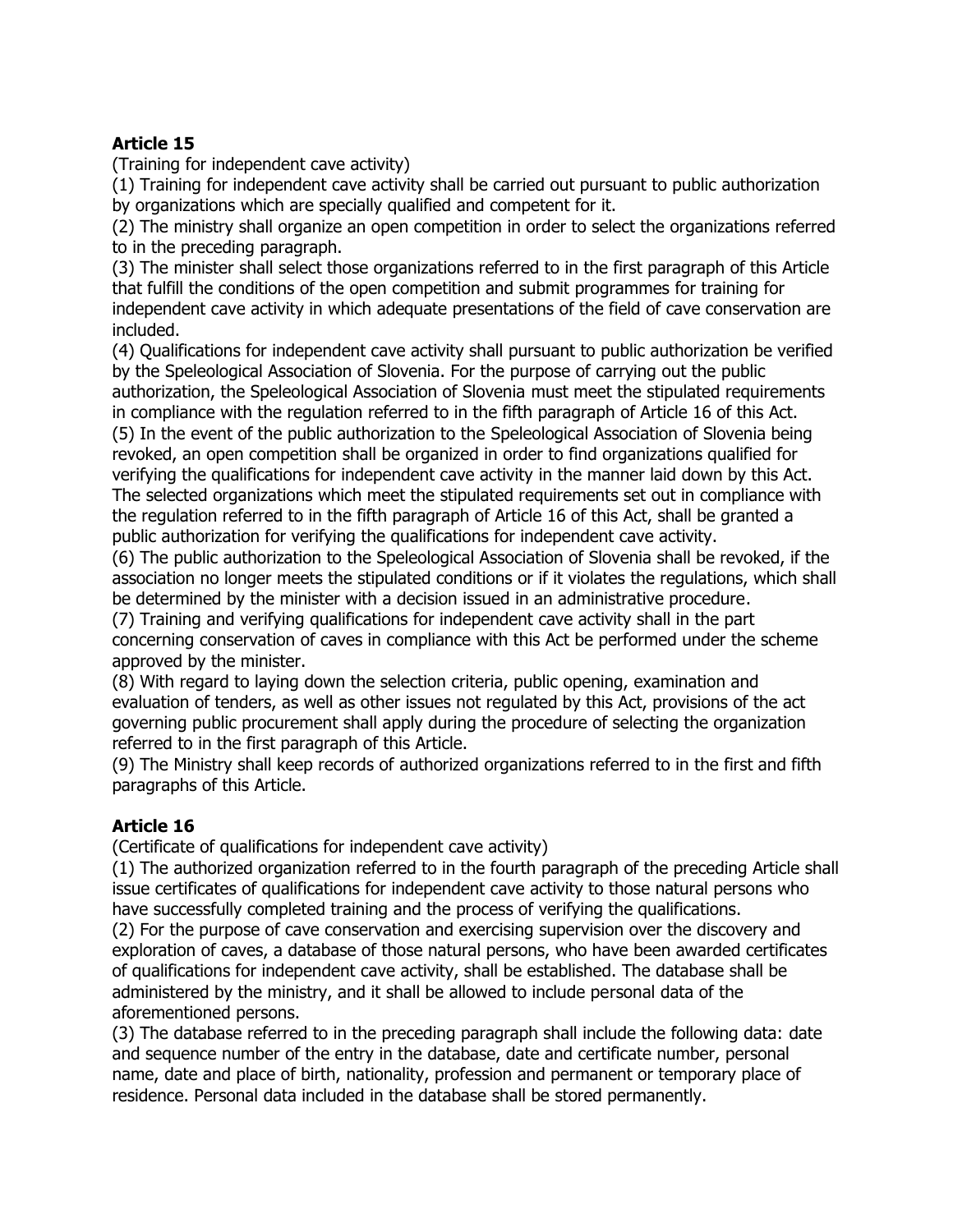(4) To the database referred to in the second paragraph of this Article the ministry shall also add a foreigner who will prove membership in a club or society involved in cave activities and is a member of an international federation of such societies.

(5) The minister shall prescribe conditions, which the organization referred to in the first paragraph of the preceding Article must meet, in order to be able to provide training for independent cave activity. The minister shall also set out obligations of this organization with regard to providing the training service and obligations of the authorized organization referred to in the fourth paragraph of the preceding Article with regard to verifying the qualifications. He shall also set out the administering of the database referred to in the third paragraph of this Article and prescribe the contents and the layout of the certificate of qualifications for independent cave activity.

# **3.2. Conservation arrangements**

# **Article 17**

(Conservation arrangements with regard to entering the cave)

(1) As stipulated in the regulation by the minister referred to in the second paragraph of Article 10 of this Act, caves shall be classified as closed caves and open caves with controlled access or free access.

(2) Open caves with free access may be entered by anyone under the same conditions.

(3) Open caves with controlled access may be entered by anyone providing the entry is controlled, registered and carried out to the extent permissible, where the extent is determined.

(4) Closed caves may not be entered, except in the event of scientific research and archaeological work, which may be conducted pursuant to an official permit by the ministry. (5) In the official permit referred to in the preceding paragraph the following shall also be set out: permissible actions and interventions in the cave, as well as conditions for making an intervention in nature.

(6) Actions referred to in the fourth paragraph of this Article must be performed under professional supervision of an organization responsible for the conservation of nature, which shall also draw up a report on the condition of the closed cave.

# **Article 18**

# **(Conservation arrangements in the cave)**

(1) In compliance with the conservation arrangements which apply in the cave the following shall be prohibited:

1. staying in the cave contrary to the purpose permitted by this Act and the regulations governing the conservation of nature;

2. polluting the walls, ceiling or ground of the cave, air in the cave, or the waters flowing through the cave;

3. drilling holes in the walls, ceiling or ground of the cave;

- 4. mining;
- 5. making noise that exceeds 45 Leq (dBA);
- 6. causing vibrations;
- 7. storing or discarding objects, substances or waste;
- 8. making fire or smoking;
- 9. using naked flame lamps with the exception of acetylene lamps and other gas lamps;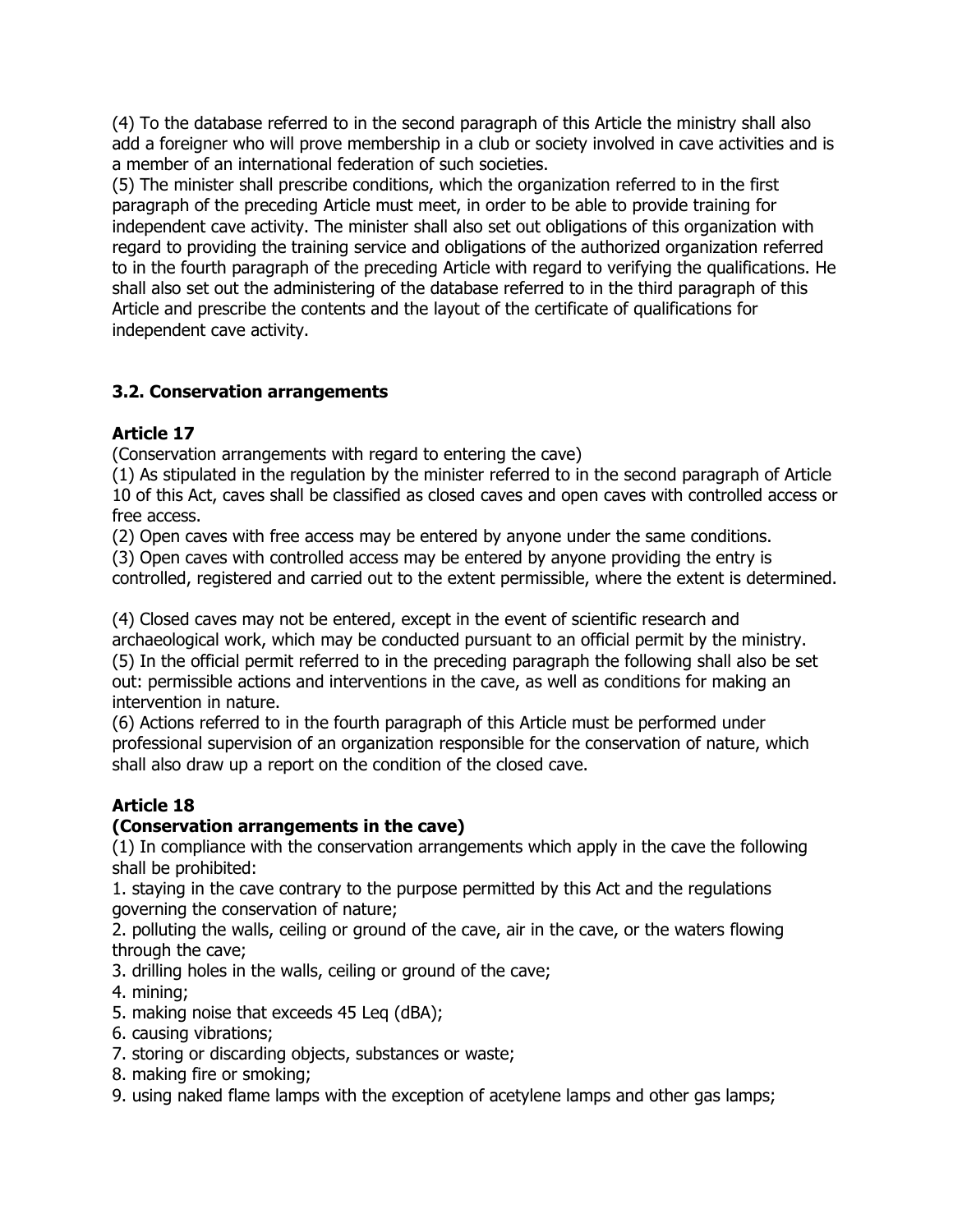10. using any kind of engine powered vehicles or vessel with the exception of battery-powered underwater scooters for the purpose of exploring siphons in the parts of caves that are under water;

11. using any kind of aircraft or flying devices, with the exception of balloons for the purpose of conducting different kinds of research;

12. erecting any kind of permanent or temporary objects, except for the purposes permitted with this Act to the prescribed extent;

13. leaving anything in the cave;

14. filming or video recording in the cave, with the exception of individual recording for own needs using lightning not exceeding the wattage of 50W;

15. constructing cave infrastructure;

16. destroying, damaging or removing cave features;

17. taking any cave features from the cave, trading or exporting them;

18. destroying, damaging, collecting or taking away any plants or their parts;

19. hunting, killing, carrying around, poisoning, holding in captivity in the cave, or intentionally disturbing or taking out of the cave animals of all forms that live in it or inhabit it periodically; 20. destroying, damaging, collecting or carrying around nests and litter of animals which inhabit the cave permanently or periodically;

21. preventing animals from migrating and plants from growing naturally;

22. digging out or turning over sediments, archaeological or palaeontological strata, as well as taking out, carrying around or damaging paleontological or archaeological objects.

(2) Prohibitions referred to in the preceding paragraph shall not apply in the event of rescuing people from the cave. The rescue mission shall be carried out by means of a measure which damages the cave to the least possible extent, it is however just as effective.

# **Article 19**

# **(Exceptions)**

(1) Irrespective of the prohibitions from the preceding Article:

1. the concessionaire or the manager of the protected area shall in an open cave be allowed to construct, maintain or use the cave infrastructure as well as film or video record in a manner and under conditions laid down in the concession instrument and other regulations pursuant to this Act and acts governing conservation of nature;

2. in the course of discovery and exploration of open caves, it shall be permitted to dig out or turn over sediments, as well as drill holes in an open cave, however, to the least possible extent and by choosing the methods which shall cause the minimum damage possible for meeting the objective, with the exception of flowstone formations*,* and to leave in there the equipment which is part of the technical equipment of the cave or is used for exploring;

3. a water reservoir shall be allowed in order to supply drinking water to the population, as shall be erection of facilities or equipment required to carry this out in an open cave, however, this shall be conducted in such a way that the impact on the cave, cave features and cave life forms will be as negligible as possible, and in a manner and under conditions set out in the act governing nature conservation and the act governing the use of water;

4. the ministry may allow the erection of a gate at the entrance to the cave or part of the cave if so required for reasons of cave conservation;

5. for reasons of scientific research or educational work, the ministry may allow a natural person or a legal entity to carry out paleontological excavations, take samples of rock, minerals and fossils, collect specimens of plant species and individual animal species in the cave in accordance with regulations from the field of nature conservation;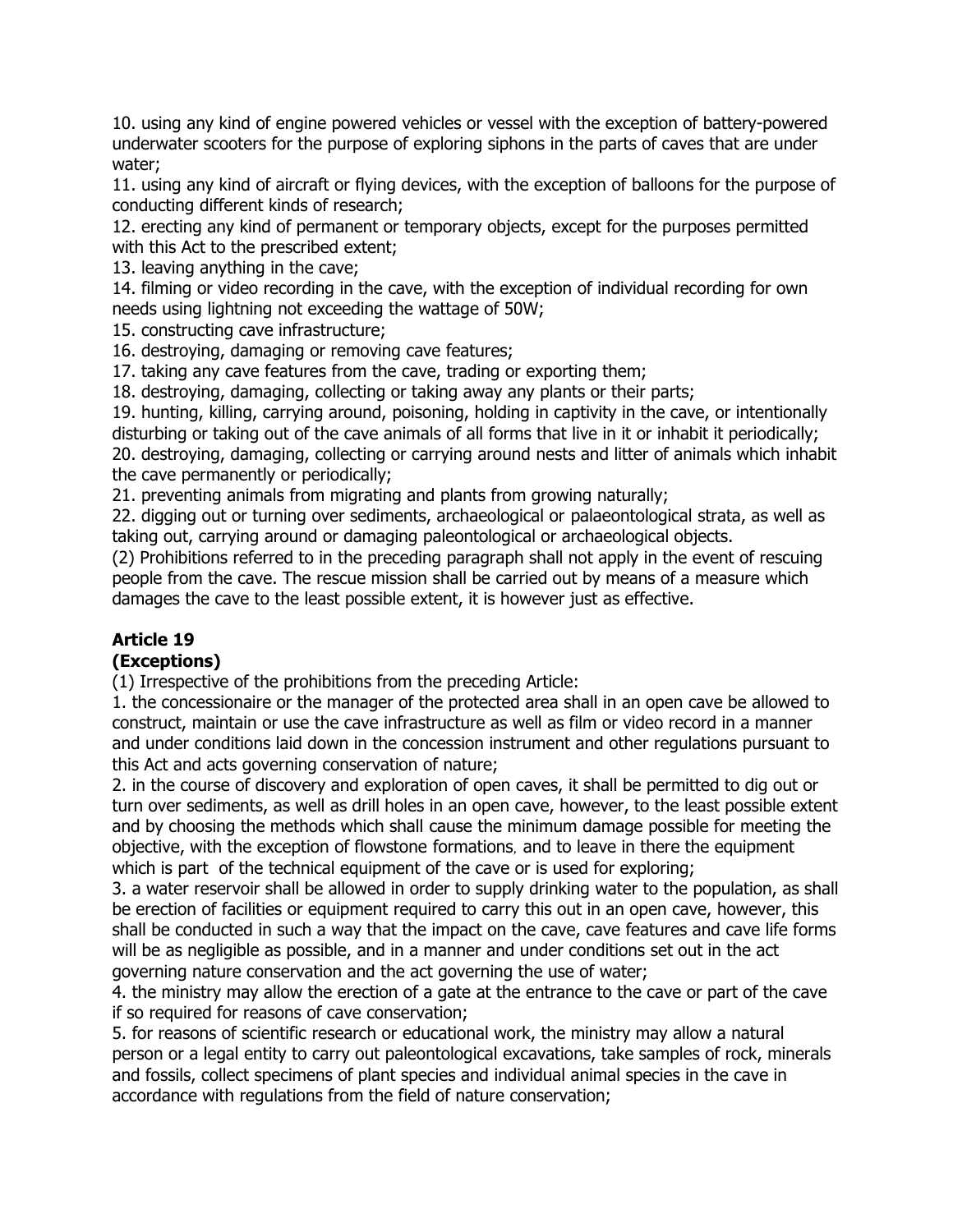6. archaeological research may be conducted in the cave in compliance with the regulations governing the fields of protection of cultural heritage, and pursuant to a prior consent of the ministry, with which conditions concerning the activities in the cave shall be determined;

7. the ministry may allow filming or video recording in an open cave, and shall determine conditions in compliance with which filming in an open cave shall be allowed, so that the cave, cave features and cave life forms shall not be harmed;

8. the ministry may allow the cave rescue service to carry out cave rescue practice sessions in an open cave, and shall determine the conditions under which the rescue practice session may be carried out in such a way that the impact on the cave, cave features and cave life forms will be as negligible as possible;

9. exhumation may be performed in the cave in compliance with the War Grave Sites Act. (2) The permits for interventions in nature referred to in points 4, 5, 7, and 8 of the preceding paragraph shall be issued by the ministry in accordance with the procedure laid down in the Act governing nature conservation.

(3) The permit referred to in point 5 of the first paragraph of this Article shall be granted on the basis of an expert opinion provided by the organization responsible for nature conservation. (4) In the permits referred to in points 4, 5, 7, and 8 and the consent referred to in point 6 of the first paragraph of this Article a compulsory professional supervision of the intervention in nature may also be determined.

(5) Professional supervision referred to in the preceding paragraph shall be exercised by an organization responsible for nature conservation, which shall also prepare a report on the conduct of the intervention in nature and the condition of the cave.

(6) Cost of professional supervision shall be born by the performer of the intervention in nature.

# **Article 20**

#### **(Prohibition of public meetings and public events)**

(1) Organization of public meetings or public events in the cave shall be prohibited.

(2) Irrespective of the prohibition from the preceding paragraph, it shall be allowed to organize cultural events or religious rites in the cave, if the ministry is in agreement with it and providing that the cave, cave features and cave life forms shall not be harmed by it. The agreement might also set out those conditions under which a cultural event or a religious rite shall be allowed to be organized that are related in particular to the extent to which the cave may be burdened.

# **3.3. Cave conservation with regard to building constructions**

# **Article 21**

(Destruction of and damage to caves due to construction work)

(1) If it is neither possible to complete the construction of buildings, which are being built for the public benefit, in compliance with the law, without causing destruction or severe damage to known caves, nor are there any more suitable solutions for the nature conservation, a decision that some other public benefit shall prevail over the public benefit of nature conservation might be taken during the procedure of adopting spatial planning documents. In doing so mitigation or countervailing measures, which shall be in accordance with the extent of damage or destruction of the cave and the significance of the cave regarding nature conservation, must also be adopted in compliance with regulations concerning nature conservation. (2) In determining the form of the countervailing measure, priority shall be given to establishing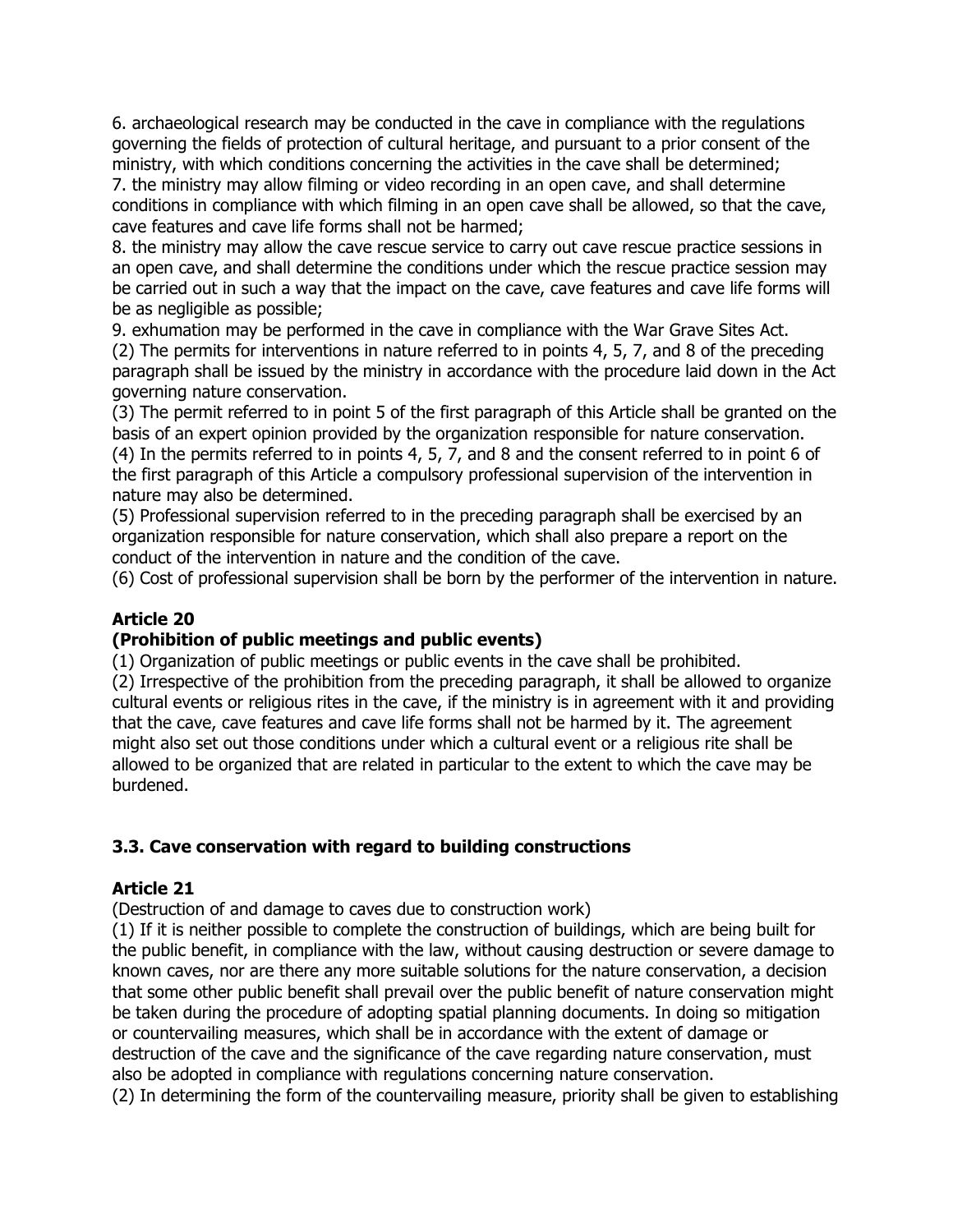another area relevant to the protection of valuable natural features.

(3) The ministry shall permit the investor to damage or destroy the cave on the grounds of a spatial planning document, which has been adopted under conditions referred to in the first paragraph of this Article.

(4) In the permit referred to in the preceding paragraph decision shall also be taken regarding the method of removing cave features and cave life forms, and the investor shall be imposed an obligation to record the original state of the cave.

(5) The permit referred to in the third paragraph of this Article shall be a mandatory component of the application for issuing of the building permit.

# **Article 22**

(Measures to be taken upon discovery of the cave during construction work)

(1) If a cave is discovered during the construction process, the same procedure is to be followed that is laid down in the act governing nature conservation for the event of discovery of minerals and fossils.

(2) Irrespective of the provision of the preceding paragraph, the ministry shall make a decision regarding the exploration of the discovered cave within three days of notification of the discovery.

(3) Documentation and evaluation of the cave, as well as physical protection of the cave entrance, if there is any, referred to in the preceding Article and the preceding paragraph, shall be provided by the organization responsible for nature conservation at the expense of the investor.

# **3.4. Excessive burden imposed on the cave**

# **Article 23**

(Excessive burden imposed on the cave)

(1) Excessive burden is defined as any kind of pollution, which alters natural characteristics of the cave, as well as damage to the cave inflicted contrary to the provisions of this Act. (2) The person responsible for imposing excessive burden on the cave shall be held criminally responsible and accountable for any damages in accordance with the law.

# **4. Cave conservation measures**

# **Article 24**

(Cave conservation measures)

(1) For the purpose of cave conservation the state shall apply cave conservation measures. (2) Cave conservation measures shall include custodianship, protection, temporary protection and renovation.

# **4.1. Custodianship**

# **Article 25**

(Principles of custodianship) (1) Cave custodianship includes execution of the following cave conservation tasks: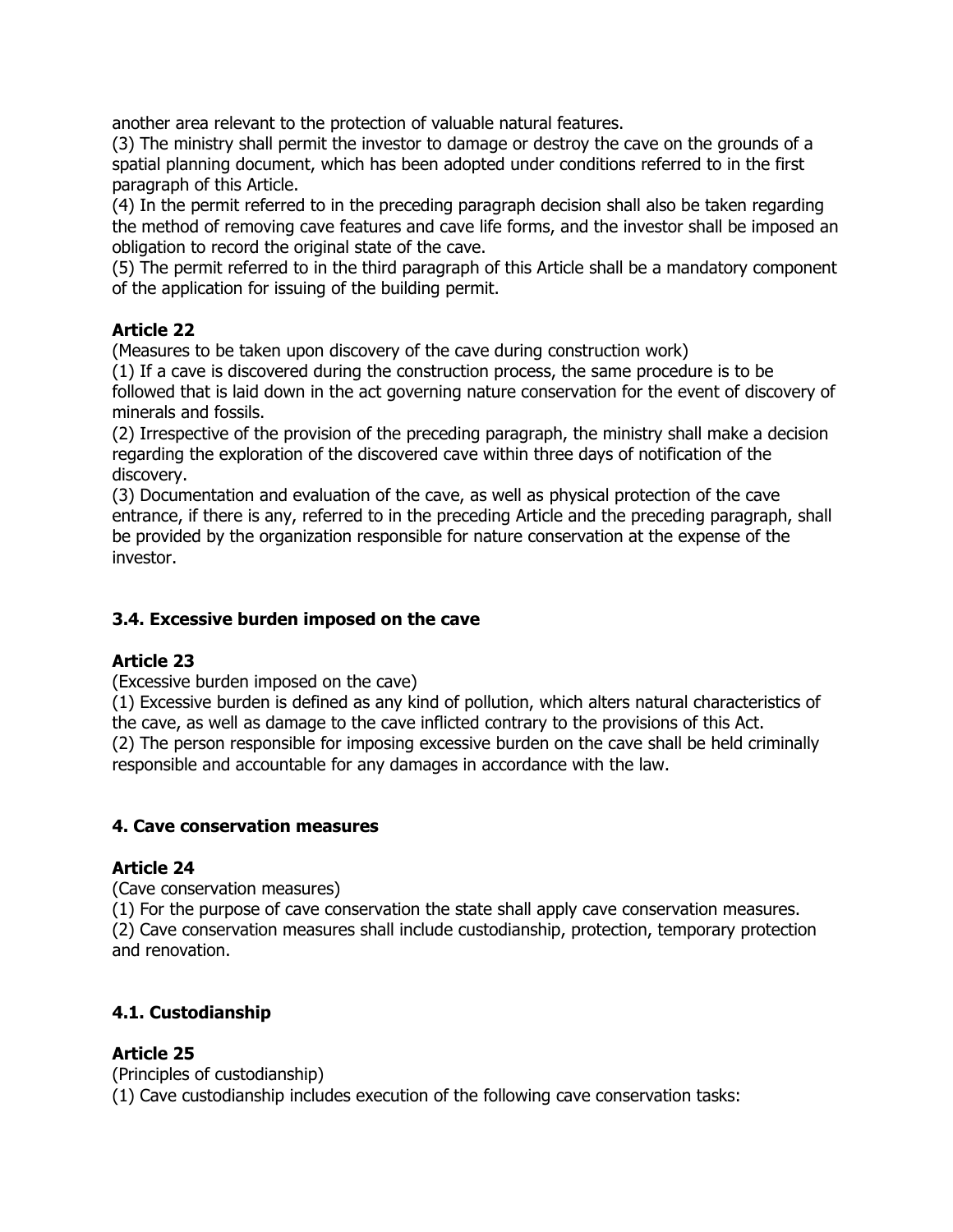1. supervision of the entry into the cave;

2. setting up and maintenance of cave infrastructure for the supervision of the entry into the cave ( a gate, a fence and a lock);

3. keeping a registry book of people who enter the cave;

4. informing visitors of the stipulated conservation arrangements;

5. supervision over the observance of the stipulated conservation arrangements;

6. taking care of the conservation of the cave, cave life forms and cave features;

7. communication of the prescribed data to the organization responsible for nature conservation;

(2) Tasks referred to in points 1, 3 and 5 of the preceding paragraph shall be performed under public authorization.

(3) For the purpose of cave conservation and supervision of the entry into the cave, the cave custodian shall obtain personal data of the people who enter the cave, and shall establish and manage a database of people who enter the cave in the form of a registry book.

(4) The database referred to in the preceding paragraph shall include the following data: date and sequence number of the entry in the database, personal name, date and place of birth, nationality, permanent or temporary place of residence, the purpose of staying in the cave, and the duration of the stay in the cave. Personal data included in the database shall be stored for ten years from the entry into the database.

# **Article 26**

(Determining caves for custodianship)

(1) The minister shall determine caves in which cave custodianship is to be performed. This shall be done on the basis of an expert proposal of the organization responsible for nature conservation, which is formulated by taking into consideration high conservation values and endangerment of individual caves.

(2) There shall only be one custodian for the cave.

(3) Cave custodianship referred to in the first paragraph of this Article shall in a protected area, which has been established by the state, as a general rule, be performed by the manager of the protected area.

(4) If the manager of the protected area, which has been established by the state, is not capable of performing cave custodianship duties, an open competition shall be organized in order to find a cave custodian referred to in the first paragraph of this Article in a manner referred to in Article 27 of this Act.

# **Article 27**

(Custodian selection)

(1) The ministry shall hold an open competition to find candidates for custodians of caves referred to in the first paragraph of the preceding article.

(2) The open competition held to select candidates for custodians of caves shall contain in particular the following:

1. information about caves referred to in the first paragraph of the preceding article;

2. conditions, which have to be meet by the person whose aim is to be the cave custodian, and are related in particular to the qualifications for performing the custodianship duties, which in addition to the proven qualifications for independent cave activity also includes the required staff and equipment;

3. the expected amount of allowance for the custodianship.

(3) Any natural person or legal entity who owns land, where the cave entrance is located, shall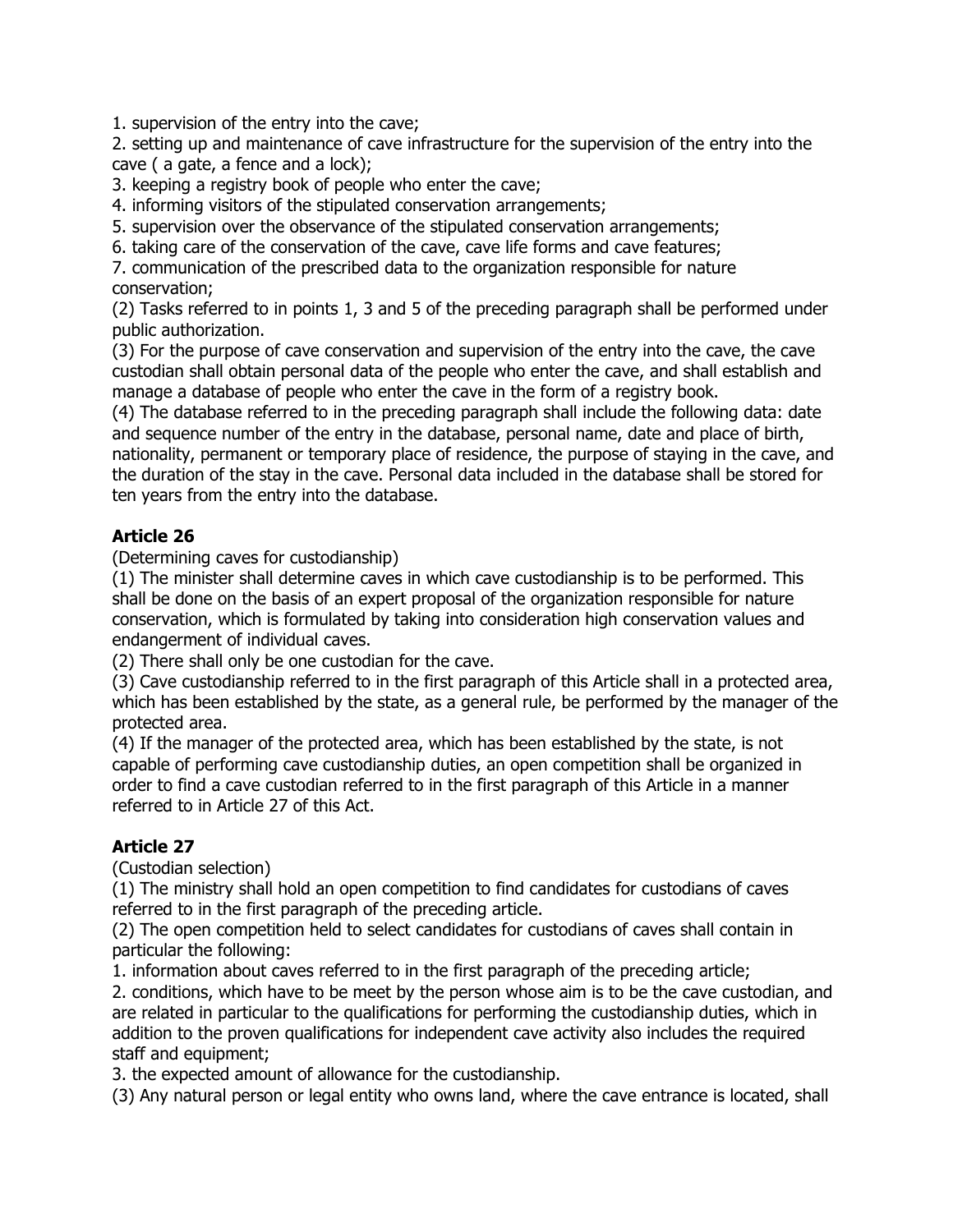have the pre-emption right to be granted custodianship for this cave, providing it meets the conditions of the open competition.

(4) If more candidates who equally meet the conditions of the open competition apply for the custodianship, and if this is not the case referred to in the preceding paragraph, the preemption right shall in the selection procedure be given to the speleological society which acts for the public benefit and has explored the cave, documented it properly and had taken care of it until the open competition was announced.

(5) If its is not possible to select a custodian by means of an open competition, or if the selected person refuses to enter into a custodial contract, the ministry shall without holding another open competition conclude the custodial contract for this cave with the organization responsible for nature conservation, for a fixed period of one year. Before the one-year period has expired, the open competition for the selection of the cave custodian shall be held again. (6) During the procedure of selecting the custodian, provisions of the act governing public procurement shall be used with regard to laying down the selection criteria, public opening, examination and evaluation of tenders, as well as other issues not regulated by this Act.

# **Article 28**

(Contents of the custodial contract)

(1) After the decision regarding the selection of a cave custodian has been made final, the ministry shall invite the selected person to conclude the custodial contract.

(2) The custodial contract must be concluded no later than within three months after the decision regarding the selection has been made final.

(3) If the person referred to in the first paragraph of this article does not wish to enter into custodial contract within the time-limit referred to in the preceding paragraph, the ministry shall by means of a decision reverse the decision about the selection referred to in the first paragraph of this article.

(4) The custodial contract shall in particular set out obligations of the custodian with regard to executing custodianship, the method of exercising supervision over entries into the cave, duration of the custodianship, material costs and amount of the allowance for material costs as regards the execution of custodianship, examples of and grounds for unilateral contract termination for breach of provisions of this Act, provisions issued on the basis of this Act and other provisions governing nature conservation, as well as the means of regulating mutual relations after the contract has expired.

(5) With the contract referred to in the preceding paragraph, the ministry can also hire out premises and equipment needed for executing the custodianship to the custodian.

(6) The custodial contract shall cease to be valid if concession for the use of the cave is granted. The validity of the contract shall cease on the date when the concession contract enters into force, which shall be determined in the custodial contract.

# **Article 29**

# (Reporting commitment)

Custodians shall once a year report to the organization responsible for nature conservation on the condition of the cave, condition of the cave infrastructure used for supervising entry into the cave, the total number of people who have entered the cave, the number of cavers, the number of cave tour guides, the number of visitors to the cave, and other people if there have been any.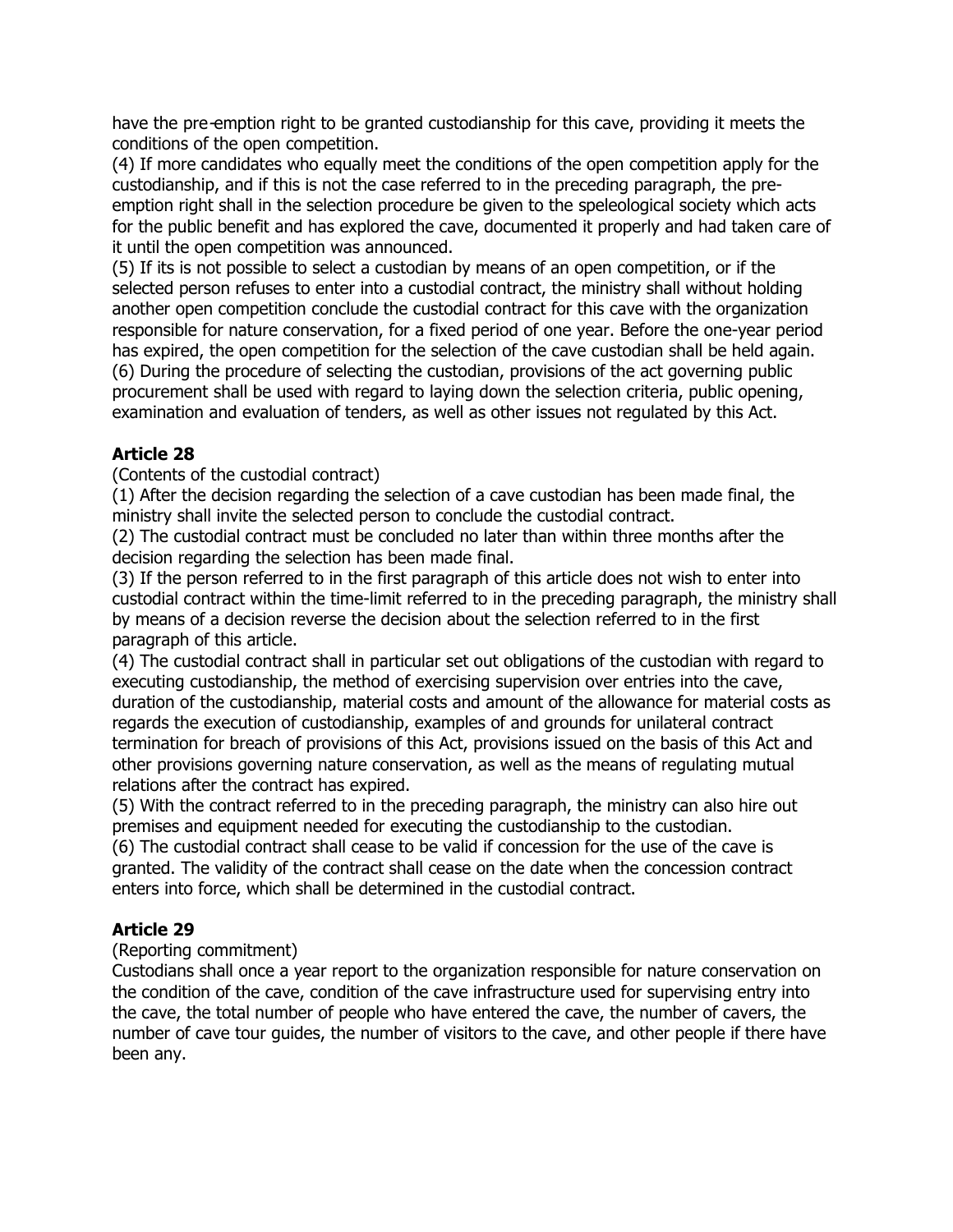(Admission fee)

(1) Custodians shall collect admission fee from the people who enter the cave, unless otherwise stipulated by law.

(2) The admission fee shall constitute allowance for material costs as regards the execution of custodianship.

(3) The amount of admission fee referred to in the first paragraph of this article shall be approved by the ministry on the proposal of the custodian.

(4) The amount of the collected admission fees shall be evaluated annually, and deducted from the amount of allowance for material costs as regards the execution of custodianship, which is provided by the state.

# **4.2. Protection**

# **Article 31**

(Protection)

The cave shall be protected by the protection act in accordance with the act governing nature conservation.

# **Article 32**

(Temporary protection)

(1) If a part of nature is discovered, for which it is according to this Act reasonable to assume it has characteristics of a cave, and is defined as a natural asset or as an environmentally significant area in need of immediate supervision in view of conservation of its natural assets, the minister may, in a manner and by the procedure stipulated by the act governing nature conservation, adopt an act of temporary protection.

(2) With the act of temporary protection a cave custodian may also be designated, however, for a period not exceeding the duration of temporary protection.

(3) The function of the custodian referred to in the preceding paragraph can be assigned to the manager of the protected area which has been established by the state, to the speleological society that acts for the public benefit, or to the organization responsible for nature conservation.

(4) Mutual relations between the state and the custodian shall be regulated by means of a custodial contract.

# **4.3. Renovation**

# **Article 33**

(Renovation)

(1) A cave, which is polluted or damaged, shall be renovated in a manner and under conditions laid down by the act governing nature conservation.

(2) If it is not possible to ascertain, who the person responsible for the pollution or the damage is, then costs for the renovation of the cave, for which concession has been granted, shall be born by the concessionaire.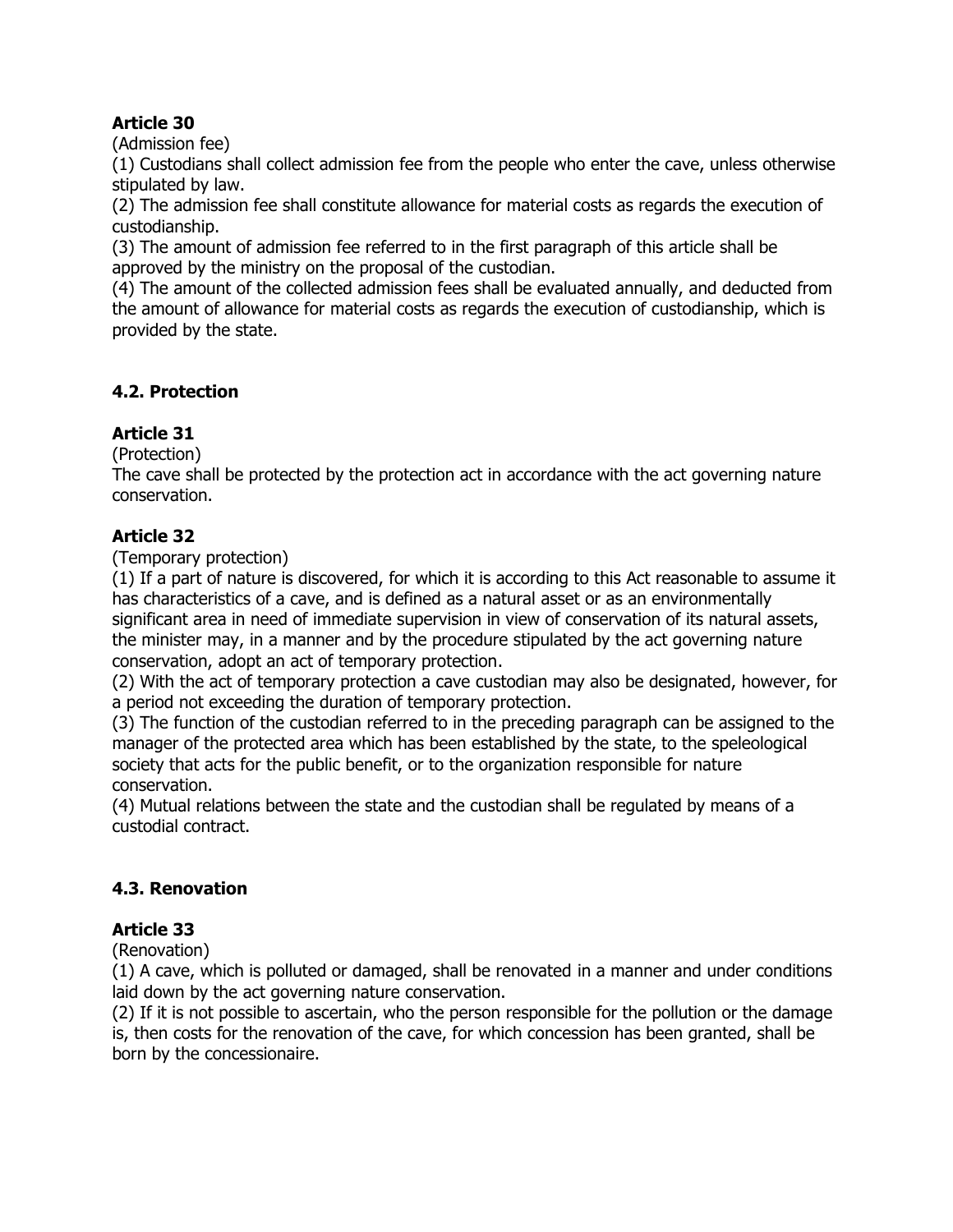# **III. USE OF OPEN CAVES**

#### **1. Common use of open caves**

# **Article 34**

(Common use)

(1) An open cave shall be explored in a manner, which does not threaten the open cave, cave features and cave life forms.

(2) Exploration of open caves shall be allowed to anyone under same conditions in compliance with this act and regulations from the field of nature conservation.

(3) Irrespective of the provision referred to in the preceding paragraph, the minister shall prohibit or restrict exploration of an open cave or parts of it, if exploration might jeopardize conservation of the open cave.

(4) Prohibition or restriction referred to in the preceding paragraph shall be implemented in the manner determined in articles 31 and 32 of this Act.

# **2. Concession for the use of open caves**

# **Article 35**

(Use of open caves)

(1) Use of an open cave shall be allowed for the purpose of performing activities in the fields of cave tourism, culture, scientific research, education and healthcare, as well as supply of drinking water to the population.

(2) Execution of these activities shall be done in compliance with the prescribed conservation arrangements pursuant to this Act and regulations governing nature conservation, and in such a manner as not to harm or destroy natural characteristics of open caves.

# **Article 36**

(Grant of a concession)

(1) For the use of an open cave for the purposes referred to in the preceding article, with the exception of the supply of drinking water to the population, the Government of the Republic of Slovenia (hereinafter referred to as 'government') shall against payment grant a concession to a legal entity or natural person qualified for the use of an open cave and meets the conditions stipulated in the act regarding the grant of a concession. The decision regarding the granting of the concession for the use of an open cave shall be taken on the basis of an expert opinion provided by the organization responsible for nature conservation.

(2) The concession shall be granted in accordance with provisions of the act governing granting of concessions for natural goods.

(3) Decisions regarding the selection of the concessionaire shall be taken by the government and following an opinion of the local community which populates the area where the entrance to the cave is located and through which the activity will take place, whereby priority shall be given to the proposed programme for the use of an open cave which is more appropriate in terms of environmentalism.

(4) Qualifications of a natural person or legal entity for the use of open caves which are subject of the concession referred to in the first paragraph of this article, shall be verified also on the basis of an opinion provided by the organization responsible for nature conservation.

(5) The concession contract shall be concluded once the concessionaire proves his title to using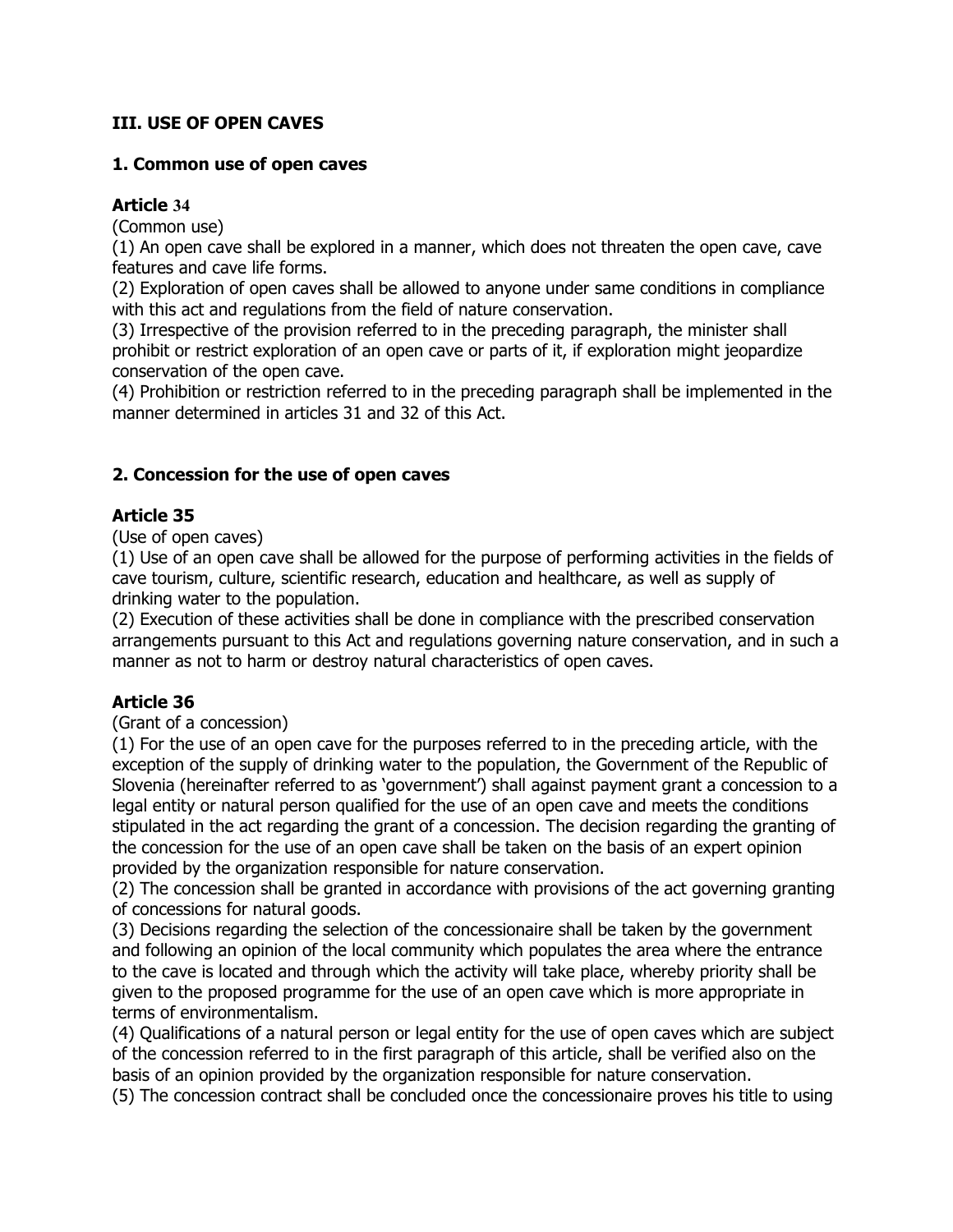the land necessary for the execution of the activity.

(6) The concessionaire shall be obliged to effectively manage and use the cave infrastructure, which he has been given responsibility over on the basis of the concession he has been granted.

# **Article 37**

(Special provisions regarding the concession)

(1) If guided tours of the cave are conducted in the context of use of an open cave referred to in Article 35 of this Act, the concessionaire shall be obliged to provide guide services and conclude an insurance contract for the insurance of cave tour guides and cave visitors in the event of an accident in an open cave.

(2) Guided tours of an open cave shall be concluded in compliance with the prescribed conservation arrangements in open caves pursuant to this Act and regulations governing nature conservation.

(3) Guided tours of the cave shall be concluded by providing care of cave visitors at all times. 3. Arrangement of an open cave

# **Article 38**

(Arrangement of an open cave)

For the purpose of conducting the activity referred to in the first paragraph of Article 35 of this Act, an open cave shall be arranged in such a manner as to ensure the safety of cave visitors, as well as conservation of the open cave, cave features and cave life forms.

# **Article 39**

(Permit to arrange an open cave)

(1) The concessionaire shall before the commencement of the conduct of the activity obtain a permit from the ministry to arrange the open cave in accordance with the act governing granting of concessions.

(2) The permit referred to in the preceding paragraph shall lay down conditions regarding arrangement of the cave for conducting the activity from the concessionary act, by observing the principle referred to in Article 3 of this Act and urgent preventive measures with regard to protection of an open cave and visitors to it, which shall be set out by means of a concession contract.

(3) The application of the concessionaire to obtain a permit for arranging an open cave shall include:

1. the name or code of the cave;

2. a map of the open cave including the inventory of cave features and cave infrastructure, if the open cave has already been equipped with it;

3. a plan for the conduct of the activity;

4. an evaluation of the initial condition of the open cave and evaluation of the impact of the suggested arrangement and execution of the activity on the cave,

5. a concept for operating of the open cave.

(4) In the case referred to in point 3 of the preceding paragraph the ministry may allow arrangement of an open cave providing it is clear from the plan for arrangement of the open cave that the following conditions will be met:

1. the entrance to the open cave shall be arranged in such a manner that it enables supervision over entering and exiting the cave, and at the same time allows movement and natural migration of plants and animals;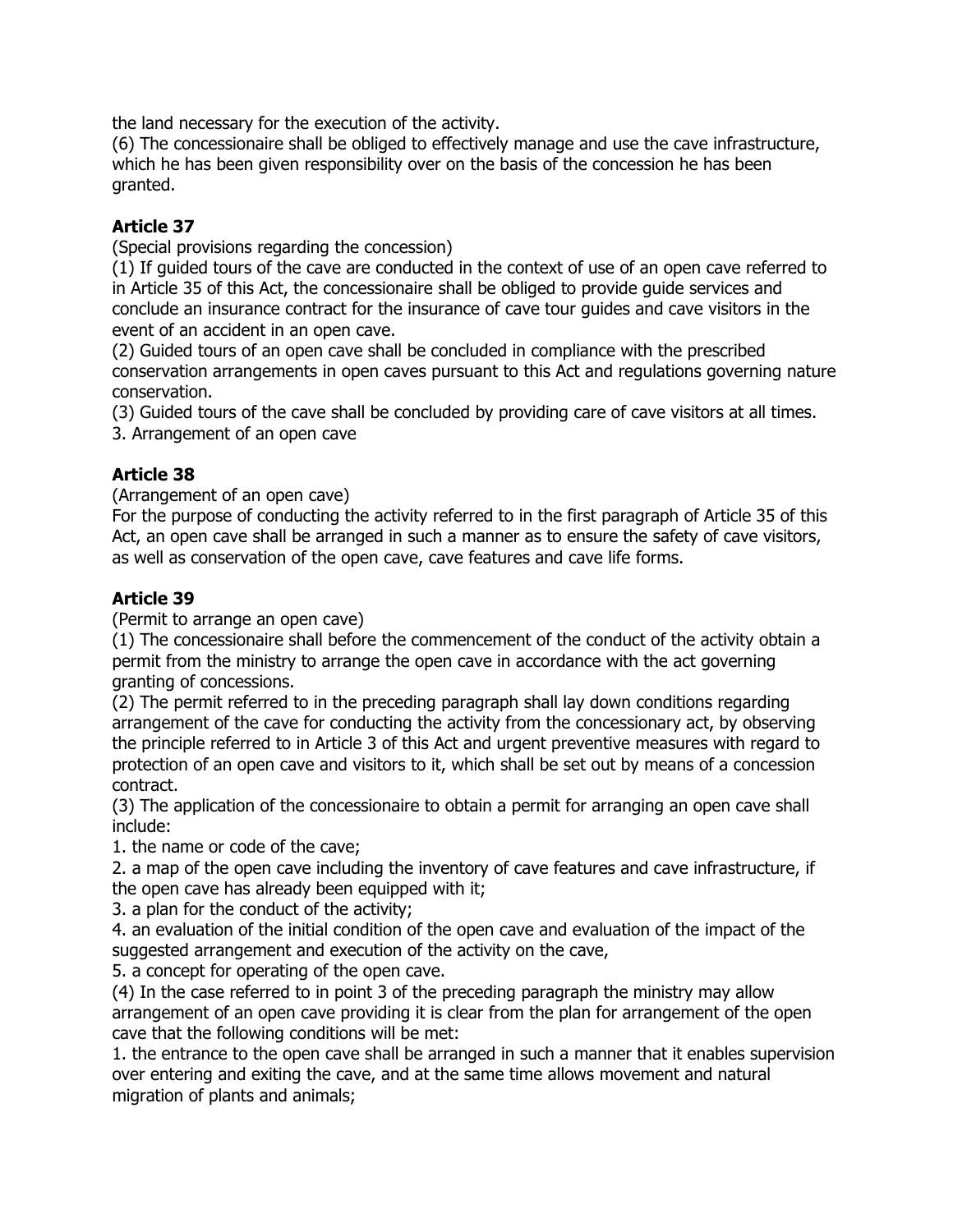2. if the entrance to the open cave is man-made, it must also prevent the outer environment to have an impact on the open cave;

3. paths in the open cave shall be tended and secured;

4. fixed lightning, if it is planned for the open cave, shall be carried out by delimitation of sectors.

(5) The permit for arrangement of an open cave shall be issued on the basis of an expert proposal provided by the organization responsible for nature conservation.

# **Article 40**

(Building permit)

(1) The ministry responsible for spatial planning and construction shall issue a building permit for the construction of cave infrastructure to the concessionaire in accordance with the permit referred to in the preceding Article.

(2) The concessionaire shall apply for the building permit after the finality of the permit for arrangement of an open cave.

(3) The application for authorization of a building permit shall include the documents in compliance with the act governing building construction, whereby the permit for arrangement of an open cave shall be deemed as a proof of the right to build in an open cave, irrespective of provisions of the act governing building construction.

(4) The building permit referred to in the first paragraph of this article shall also state conditions for maintenance and use of the cave infrastructure.

# **Article 41**

(Operating permit)

(1) The concessionaire may commence the permitted activity only after the permit for operation of an open cave has been obtained.

(2) The ministry shall issue the permit referred to in the preceding paragraph on the basis of an application by the concessionaire, when all prescribed conditions are met regarding the arrangement of an open cave, as well as a harmless and secure visit to the cave, including guided tours of an open cave which are conducted by cave tour guides, and when an operating permit is acquired in compliance with the act governing building construction.

4. Guided tours of open caves

# **Article 42**

(Guided tours of open caves)

(1) Tours of open caves shall be conducted by cave tour guides, who are specially qualified for providing guiding services in open caves.

(2) Training for cave tour guides and verification of qualifications shall pursuant to public authorization be carried out by authorized organizations on the basis of programmes for training and verification of qualifications for cave tour guides, separately for guiding in open caves properly arranged for tourist visits, and guiding in open caves not intended for tourist visits. Programmes shall be approved by the ministry in the part, which applies to the conservation of open caves.

(3) Qualifications for cave tour guides shall be proven by means of a certificate proving that the examination for cave tour guides has been passed, which shall be issued by the organization referred to in the preceding paragraph after the training has successfully been completed. (4) The ministry shall hold an open competition to select organizations referred to in the second paragraph of this Article.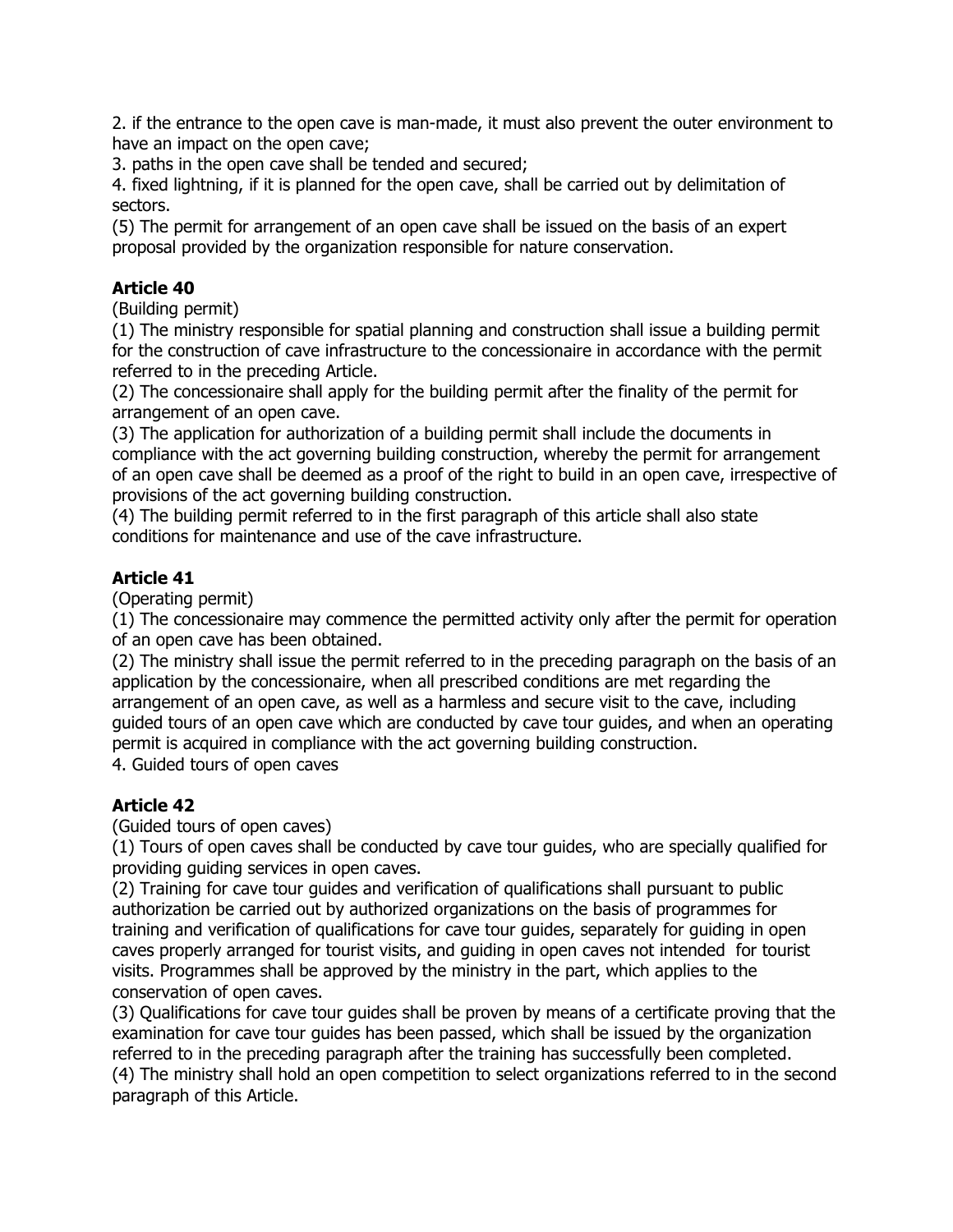(5) The minister shall select organizations that fulfill conditions of the open competition and submit programmes for training and verification of qualifications for cave tour guides, in which adequate presentations of the field of cave conservation are included.

(6) During the procedure of selecting the organization referred to in the second paragraph of this Article, provisions of the act governing public procurement shall be used with regard to laying down the selection criteria, public opening, examination and evaluation, as well as other issues not regulated by this Act.

(7) The minister shall prescribe conditions, which have to be met by the organization referred to in the second paragraph of this article in order to be allowed to conduct training for cave tour guides and verify qualifications, obligations of this organization with regard to conducting training for cave tour guides, and the course of the exam, and shall prescribe the content and layout of the certificate of successfully completed examination for cave tour guides.

(8) The Ministry shall keep records of authorized organizations referred to in the second paragraph of this article.

# **Article 43**

(Register of cave tour guides)

(1) For the purpose of conservation of open caves and exercising supervision over visits to open caves, as well as the condition open caves are in, a register of cave tour guides shall be established, and will be administered by the ministry, whereby personal data of natural persons who have acquired certificates of successfully completed examination for cave tour guides may be used.

(2) The register of cave tour guides shall include the following data: date and sequence number of the entry in the register, personal name, date and place of birth, nationality, profession and permanent or temporary place of residence, information about attained education, date of examination and date of removal from the register. Personal data included in the register shall be stored for ten years from removal from the register.

(3) A cave tour guide shall be removed from the register of cave tour guides at his request or under compulsory powers.

(4) Under compulsory powers a cave tour guide shall be removed from the register if it is established that:

1. he is responsible for imposing excessive burden on the cave or

2. that he has repeatedly violated the prescribed conservation arrangements.

(5) The method of keeping the register shall in more detail be stipulated by the minister.

# **IV. OPERATION OF PUBLIC INTEREST SOCIETIES**

# **Article 44**

(Acquisition of status)

(1) Speleological societies shall acquire and lose the status of society acting in the public interest in the field of nature conservation under conditions and in a manner set out in this Act and in the act governing nature conservation.

(2) A speleological society meets the condition of contributing significantly to nature conservation providing:

1. it is active in exploring caves and records results of exploration in reports on discovery and exploration of caves, or collects and processes data on caves from reports on discovery and exploration of caves, or is active in promoting awareness and education in the field of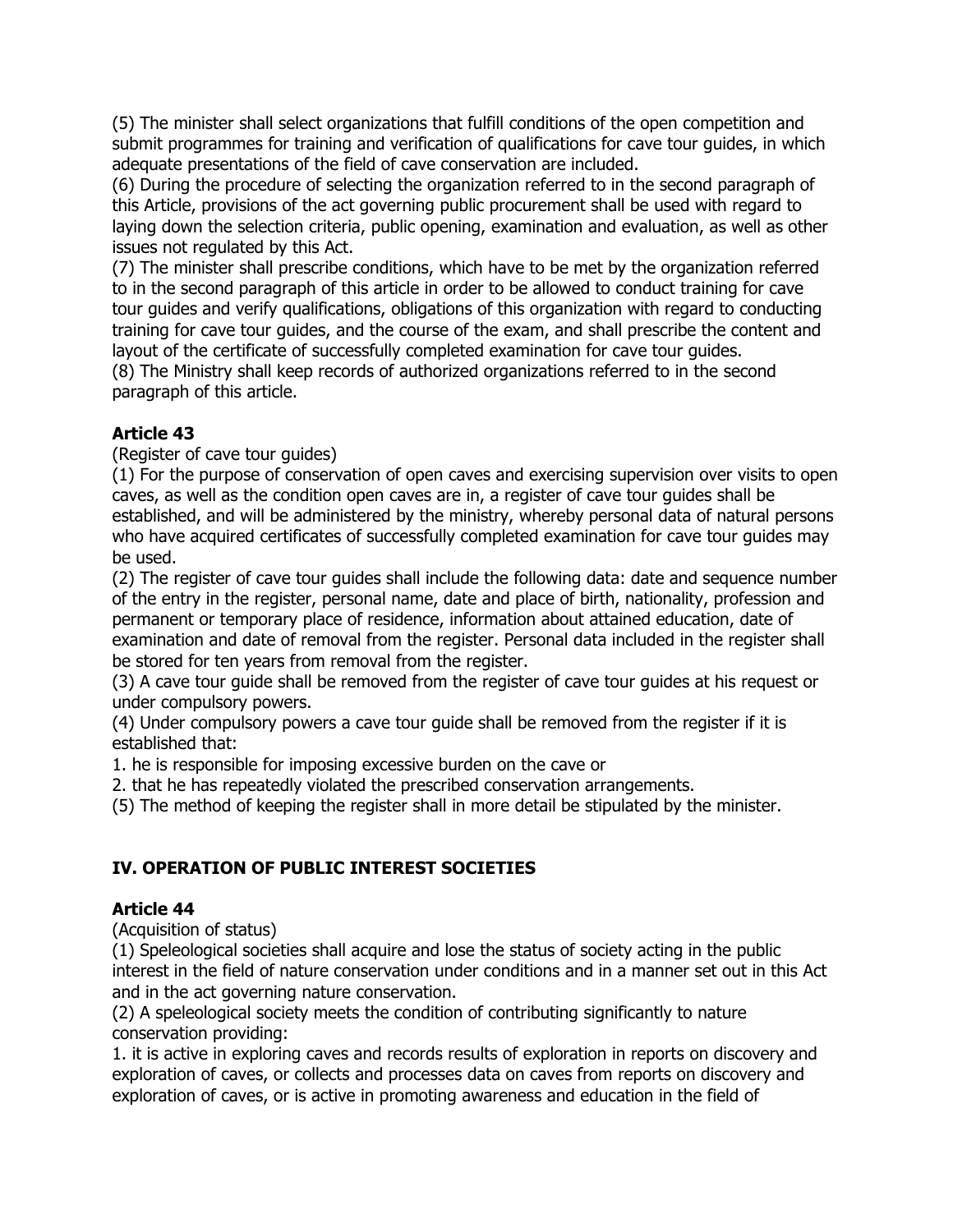conservation of caves and the karst;

2. it applies rules stipulated by a suitable society act, which dictate that exploration and visits to the cave must be conducted in a manner friendly to the cave;

3. the statute of the society ensures such a structure of bodies of the society that the body responsible for activities in the field of conservation of caves enjoys equal rights with regard to making decisions if compared with bodies in charge of other areas of action of the society; 4. environmental education is suitably incorporated in programmes of the society regarding training for independent cave activity, and

5. it cooperates with environmental and educational organizations.

(3) Irrespective of the provision of the first paragraph of this article, for the purpose of granting the status of a society acting in the public interest in the field of nature conservation to the speleological society, the condition referred to in point 4 of the second paragraph of Article 137 of Nature Conservation Act (Official Gazette of the Republic of Slovenia, Nos. 56/99, 31/2000 – Cor. and 119/2002) shall not be considered.

(4) If the speleological society which has acquired the status of a society acting in the public interest pursuant to this Act, does not comply with the condition referred to in point 1 of the second paragraph of this Article, its status of a society acting in the public interest shall be abolished.

(5) For the purpose of regulating the activities of the speleological society acting in the public interest, provisions of the act governing nature conservation shall be applied.

# **V. SUPERVISION**

# **1. Inspection supervision**

# **Article 45**

(Inspection supervision)

(1) Supervision over implementation of this Act, as well as provisions and measures adopted pursuant to this Act, shall be exercised by inspectors responsible for nature conservation. (2) In exercising supervision referred to in the preceding paragraph, the inspector shall have the power to order:

1. removal from the cave of a person who is in the cave for the purpose not permitted or has been caught violating the prescribed conservation arrangements.

2. removal of objects, substances or waste from the cave, and restoration to its earlier condition at the expense of the person who has been caught violating the arrangements or person who has been issued final judgment with regard to an offense as a result of violation of arrangements, and, if it is not possible to establish who the violator is, at the expense of the owner of the object or substance, the removal of which has been ordered.

# **Article 46**

(The right to free entry into the cave)

Competent inspectors and environmental supervisors shall have free entry into caves at all times, providing they obey the prescribed conservation arrangements. If there is a cave concessionaire or custodian, they shall be informed of the intended entry into the cave.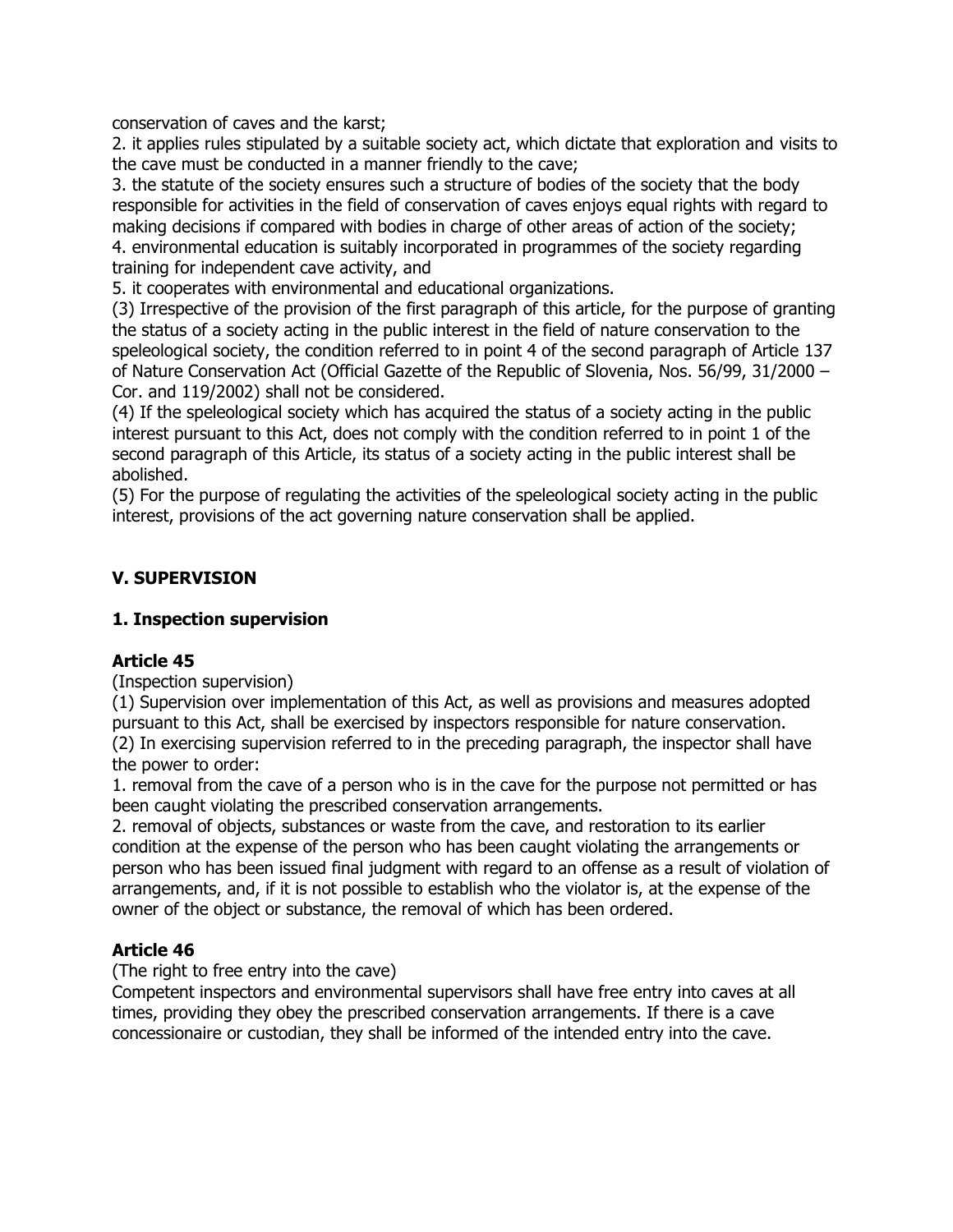# **2. Immediate supervision**

# **Article 47**

(Immediate supervision)

(1) An immediate supervision in nature over compliance with the provisions of this Act and regulations issued on the basis of this Act shall beside inspectors also be exercised by environmental supervisors, in compliance with the regulations governing nature conservation.

(2) Declarations of environmental supervisors and material evidence collected in connection with acts on the basis of which action is taken by means of an inspection procedure, shall be considered evidence obtained in accordance with the act governing general administrative procedure.

(3) Duties of immediate supervision in nature shall also be exercised by voluntary supervisors in compliance with regulations governing the field of nature conservation.

(4) Speleological societies acting in the public interest may designate voluntary supervisors who are not members of the society to exercise immediate supervision over open caves which are not subject to concession or custodianship.

(5) More detailed provisions regarding organizational arrangements referred to in the preceding paragraph shall be regulated in the statute of the society.

# **3. Professional supervision**

# **Article 48**

(Professional supervision)

The ministry shall exercise supervision over execution of administrative tasks which are carried out in accordance with the public authorization pursuant to this Act, whereas professional supervision shall be exercised by the organization responsible for nature conservation.

# **VI. PENAL PROVISIONS**

# **Article 49**

(1) A fine in the amount between SIT 100,000 and SIT 30,000,000 shall be imposed on a legal entity if it:

1. enters a closed cave without a permit by the ministry (fourth paragraph of Article 17);

2. conducts scientific research or archaeological work in a closed cave in contravention with the permit which has been issued (fifth paragraph of Article 17);

3. its actions in the cave are in contravention with the prescribed conservation arrangements (first paragraph of Article 18);

4. constructs, maintains or uses the cave infrastructure, as well as films or video records in contravention with the prescribed conditions and the prescribed manner (point 1 of the first paragraph of Article 19);

5. discovers and explores caves in contravention with with the prescribed manner (point 2 of the first paragraph of Article 19);

6. acts in contravention with the prescribed rules of conduct regarding the supply of drinking water (point 3 of the first paragraph of Article 19);

7. erects a gate at the entrance to the cave or part of the cave without a permit or in contravention with the permit (point 4 of the first paragraph of Article 19);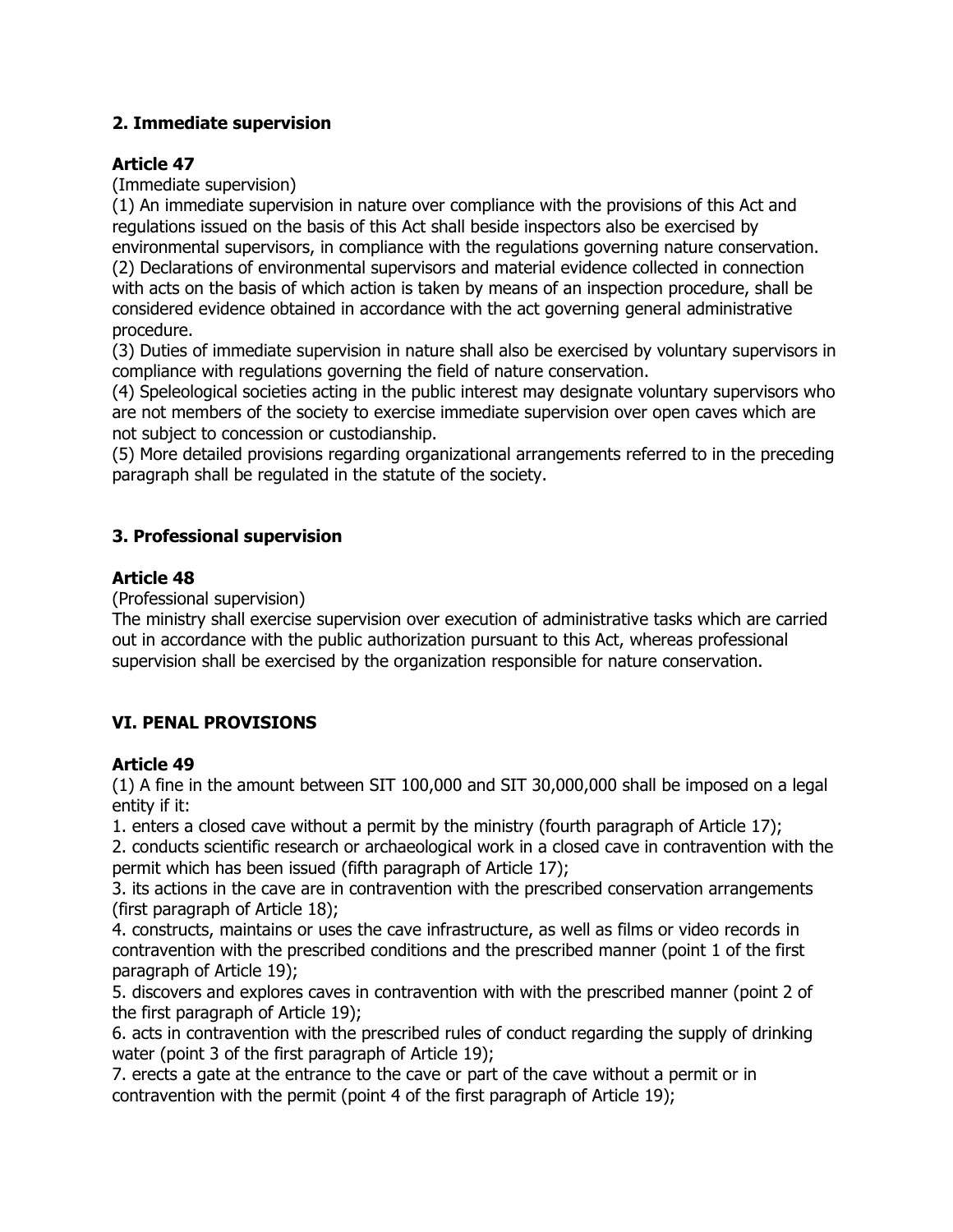8. excavates, takes samples, collects plants or hunts animals in the cave without a permit or in contravention with the permit (point 5 of the first paragraph of Article 19);

9. operates in the cave without consent or in contravention with the consent (point 6 of the first paragraph of Article 19);

10. conducts filming or video recording in the cave without a permit or in contravention with the permit (point 7 of the first paragraph of Article 19);

11. carries out a cave rescue practice session without a permit or in contravention with the permit (point 8 of the first paragraph of Article 19);

12. organizes a public meeting or a public event in the cave (first paragraph of Article 20);

13. organizes a cultural event or a religious rite in the cave without consent or in contravention with the consent (second paragraph of Article 20);

14. damages or destroys the cave without a permit (third paragraph of Article 21);

15. does not act in the prescribed manner when a cave is discovered during the construction process (first paragraph of Article 22);

16. acts in contravention with the provisions of the Protection Act (Article 31);

17. acts in contravention with the provisions of the Temporary Protection Act (first paragraph of Article 32);

18. explores an open cave in contravention with with the prescribed rules of conduct (third and fourth paragraphs of Article 34).

(2) A fine in the amount between SIT 100,000 and SIT 15,000,000 shall be imposed on a sole proprietor for a violation referred to in the preceding paragraph.

(3) A fine in the amount between SIT 100,000 and SIT 1,000,000 shall also be imposed on the responsible person of the legal entity and the responsible person of the sole proprietor for a violation referred to in the first paragraph of this Article.

(4) A fine in the amount between SIT 50,000 and SIT 300,000 shall be imposed on an individual for a violation referred to in the first paragraph of this Article.

# **Article 50**

(1) A fine in the amount between SIT 500,000 and SIT 30,000,000 shall for a violation be imposed on a legal entity, who acts as a concessionaire by the provisions of this Act, if it:

1. uses the cave in contravention with the provisions of this Act and regulations from the field of nature conservation (second paragraph of Article 35);

2. uses the cave without a concession granted (first paragraph of Article 36);

3. arranges the cave without or in contravention with the permit by the ministry (first and second paragraphs of Article 39);

4. operates in the cave without an operating permit (first paragraph of Article 41);

5. does not provide guided tours of the cave in compliance with this Act (first paragraph of Article 42).

(2) A fine in the amount between SIT 100,000 and SIT 15,000,000 shall for a violation referred to in the preceding paragraph be imposed on the sole proprietor acting as a concessionaire under the provisions of this Act.

(3) A fine in the amount between SIT 100,000 and SIT 1,000,000 shall for a violation referred to in the first paragraph of this Article be also imposed on the responsible person of the legal entity referred to in the first paragraph of this Article and the responsible person of the sole proprietor refereed to in the preceding paragraph.

(4) A fine in the amount between SIT 150,000 and SIT 300,000 shall for a violation referred to in the first paragraph of this Article and points 4, 7, 12 and 13 of the first paragraph of the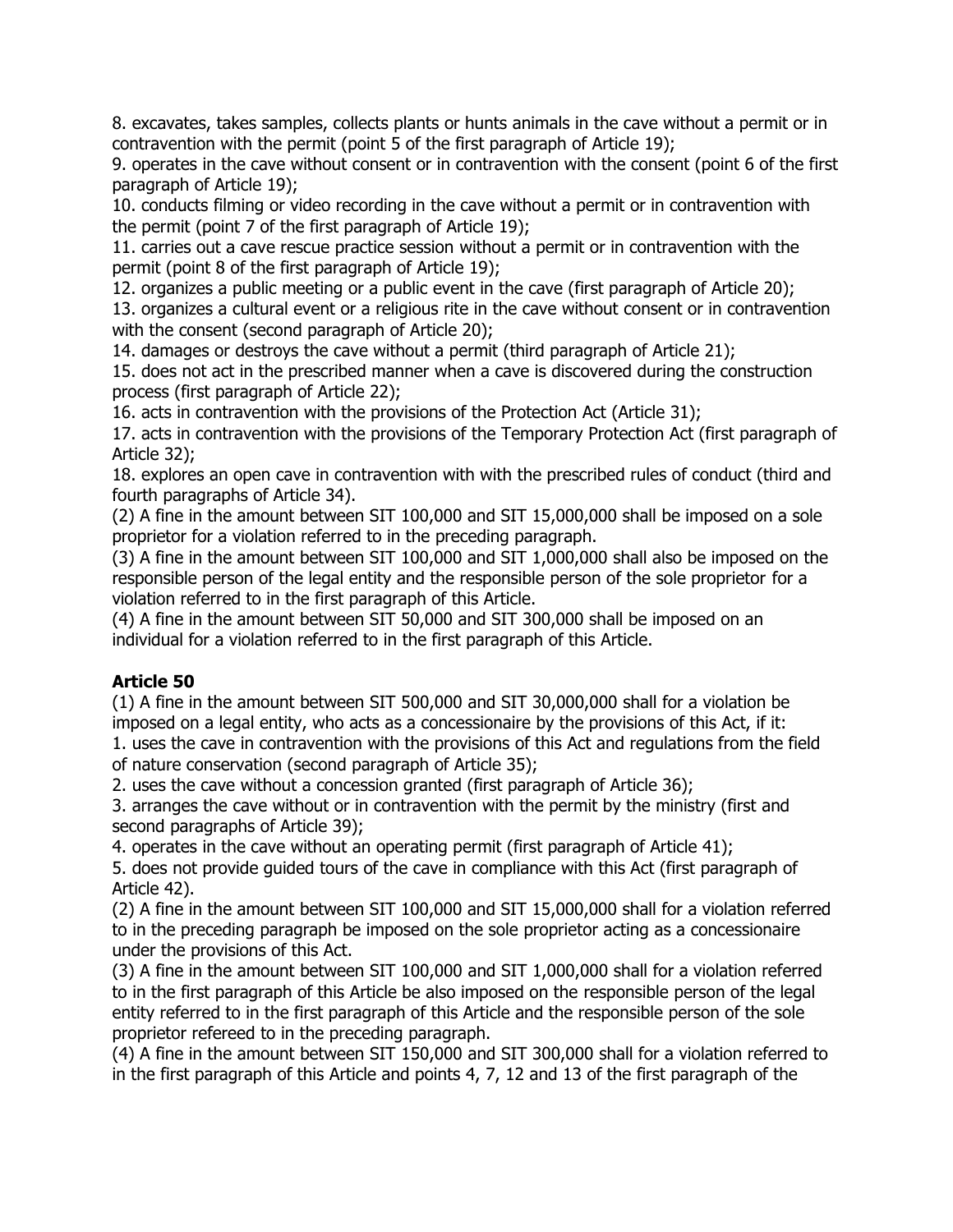preceding Article be imposed on an individual acting as a concessionaire under the provisions of this Act.

# **Article 51**

(1) A fine in the amount between SIT 500,000 and SIT 30,000,000 shall for a violation be imposed on the legal entity acting as an authorized person under the provisions of this Act, if it:

1. provides training or verifies qualifications for independent cave activity without being authorized to do so (first and fifth paragraphs of Article 15);

2. provides training or verifies qualifications for independent cave activity under a scheme not approved by the ministry (seventh paragraph of Article 15);

3. provides training for cave tour guides and verifies their qualifications without being authorized to do so (second paragraph of Article 42);

4. provides training for cave tour guides under the programme not approved by the ministry (second paragraph of Article 42).

(2) A fine in the amount between SIT 100,000 and SIT 15,000,000 shall for a violation referred to in the preceding paragraph be imposed on a sole proprietor acting as an authorized person under the provisions of this Act.

(3) A fine in the amount between SIT 100,000 and SIT 1,000,000 shall for a violation referred to in the first paragraph of this Article also be imposed on the responsible person of the legal entity and the responsible person of the sole proprietor.

(4) A fine in the amount between SIT 150,000 and SIT 300,000 shall for a violation referred to in the first paragraph of this Article be imposed on an individual.

# **Article 52**

(1) A fine in the amount between SIT 100,000 and SIT 30,000,000 shall for a violation be imposed on the legal entity acting as a cave custodian under the provisions of this Act, if it:

1. does not report the data regarding monitoring of the conditions of caves in the prescribed manner (second paragraph of Article 12);

2. does not perform duties of custodianship in the prescribed extent and in the prescribed manner (first paragraph of Article 25);

3. collects admission fee for entry into the cave without the amount of the fee being approved by the ministry (third paragraph of Article 30).

(2) A fine in the amount between SIT 100,000 and SIT 15,000,000 shall for a violation referred to in the preceding paragraph be imposed on the sole proprietor acting as a cave custodian under the provisions of this Act.

(3) A fine in the amount between SIT 100,000 and SIT 1,000,000 shall for a violation referred to in the first paragraph of this Article also be imposed on the responsible person of the legal entity and the responsible person of the sole proprietor.

(4) A fine in the amount between SIT 100,000 and SIT 300,000 shall for a violation referred to in the first paragraph of this Article and points 4, 7, 12 and 13 of the first paragraph of Article 49 be imposed on an individual acting as a cave custodian under the provisions of this Act.

# **Article 53**

A fine in the amount between SIT 50,000 and SIT 300,000 shall for a violation be imposed on an individual, if he:

1. discovers and explores caves without prescribed qualifications (first paragraph of Article 14);

2. does not report results of discovery and exploration of caves (first paragraph of Article 14);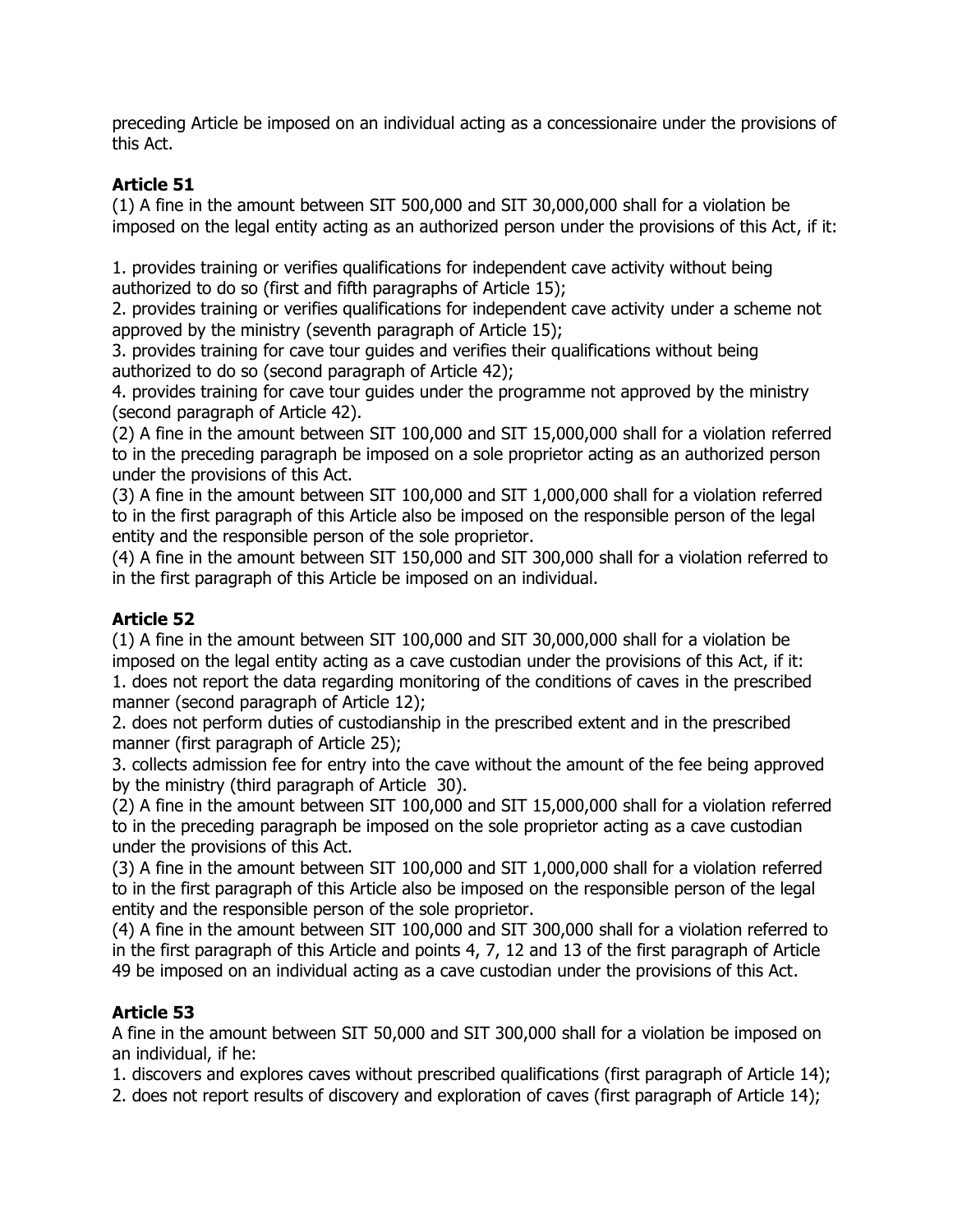3. discovers and explores the cave as a foreigner and is not entered in the database of persons who have acquired certificates of qualifications for independent cave activity administered by the ministry (fourth paragraph of Article 16).

# **Article 54**

(1) A fine in the amount between SIT 300,000 and SIT 90,000,000 shall be imposed on a legal entity if it is guilty of a violation referred to in the first paragraph of Article 49, first paragraph of Article 50, first paragraph of Article 51 and first paragraph of Article 52 of this Act, and the violation results in irreversible damage or destruction of the cave, cave features or cave life forms.

(2) A fine in the amount between SIT 300,000 and SIT 90,000,000 shall for a violation referred to in the preceding paragraph be imposed on a sole proprietor.

(3) A fine in the amount between SIT 300,000 and SIT 3,000,000 shall for a violation referred to in the first paragraph of this Act be also imposed on the responsible person of the legal entity and the responsible person of the sole proprietor.

(4) A fine in the amount between SIT 300,000 and SIT 900,000 shall for a violation referred to in the first paragraph of this Article be imposed on an individual.

# **VII. TRANSITIONAL AND FINAL PROVISIONS**

# **Article 55**

On the day this Act enters into force caves and cave infrastructure shall become property of the state.

# **Article 56**

On the day this Act enters into force the following caves are deemed to be arranged for organized tourist visits and equipped with the cave infrastructure:

- 1. Vilenica, reg. number NV 113 (Lokev),
- 2. Škocjanske jame, reg. number NV 312 (Matavun),
- 3. Ravenska jama, reg. number NV 254 (Gorenje Ravne pri Cerknem),
- 4. Jama pod Predjamskim gradom, reg. number NV 243 (Predjama),
- 5. Otoška jama, reg. number NV 2244 (Veliki otok),
- 6. Pivka jama, reg. number NV 2304 (Veliki otok),
- 7. Črna jama, reg. number NV 2246 (Veliki otok),
- 8. Postojnska jama, reg. number NV 241 (Postojna),
- 9. Planinska jama, reg. number NV 221 (Planina),
- 10. Zelške jame, reg. number NV 924 (Zelše),
- 11. Križna jama, reg. number NV 155 (Bloška polica),
- 12. Županova (Taborska) jama, reg. number NV 361 (Velike Lipljene),
- 13. Železna jama, reg. number NV 364 (Gorjuša),
- 14. Snežna jama, reg. number NV 1870 (Raduha),
- 15. Pekel, reg. number NV 742 (Šempeter v Savinjski dolini),
- 16. Kostanjeviška jama, reg. number NV 149 (Kostanjevica na Krki),
- 17. Divaška jama, reg. number NV 40 (Divača),
- 18. Dimnice, reg. number NV 94 (Markovščina),
- 19. Sveta jama, reg. number NV 767 (Socerb),
- 20. Huda luknja, reg. number NV 730 (Gornji Dolič),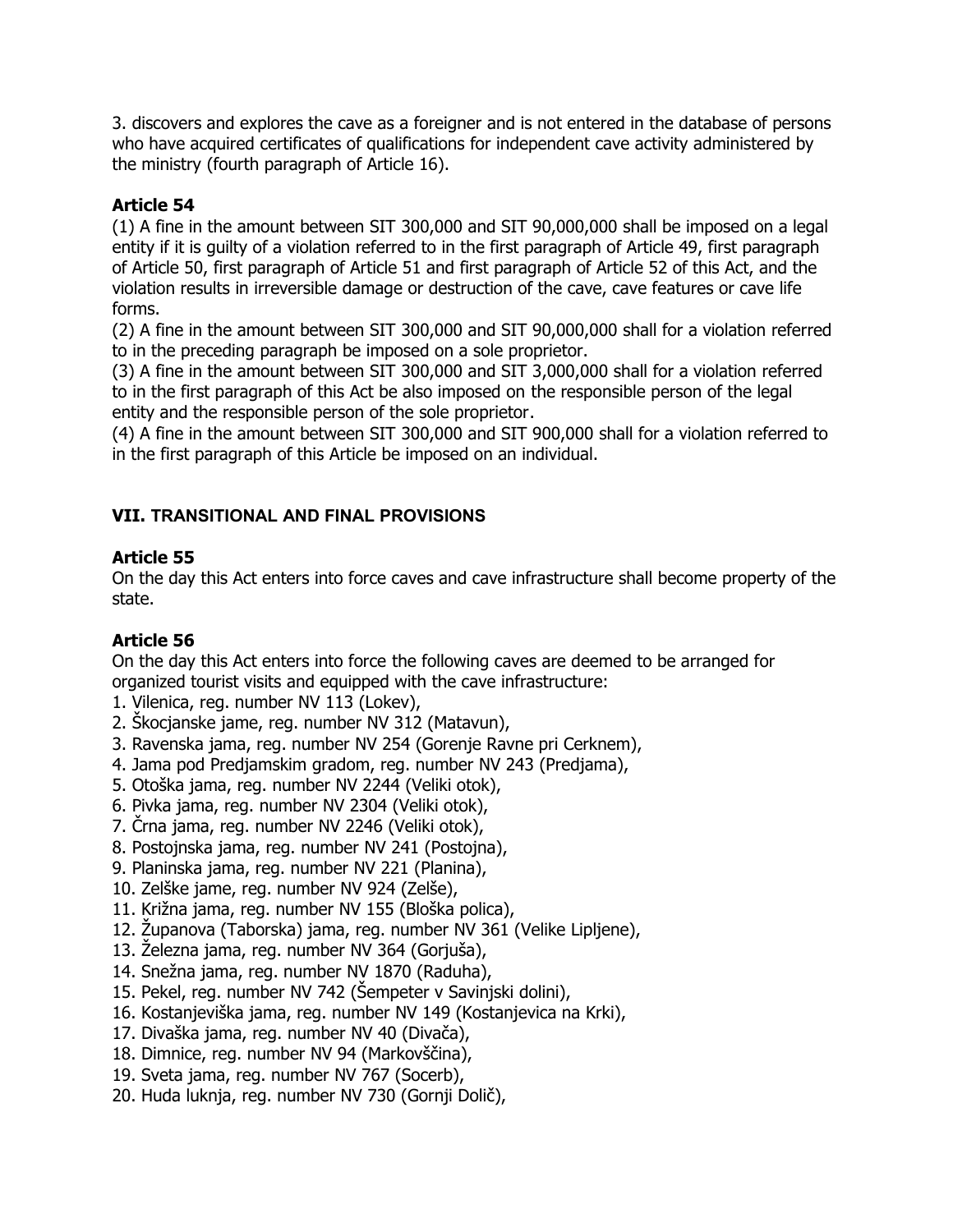- 21. Jama pod Babjim zobom, reg. number NV 105 (Bohinjska bela) and
- 22. Francetova jama, reg. number NV 58 (Ribnica).

(1) Legal entities which had prior to the entry into force of this Act owned the cave infrastructure as assets in public property, shall no later than within one year of the entry into force of this Act inform the ministry responsible for nature conservation of the cave infrastructure over which they have power of disposal.

(2) By means of a contract concluded between the ministry responsible for nature conservation and the legal entity referred to in the preceding paragraph, the extent of cave infrastructure, which has become property of the state pursuant to this Act, shall be determined.

(3) If the legal entity referred to in the first paragraph of this Article obtains a concession for the use of the cave, it shall have the right to use the cave infrastructure free of charge for the duration of its depreciation period. The duration of the concession shall be at least equal to that of the depreciation period of the cave infrastructure, which shall be determined in the contract referred to in the preceding paragraph.

(4) If the legal entity referred to in the preceding paragraph does not obtain the concession, or if the concession relationship terminates before expiry of the depreciation period of cave infrastructure for reasons not attributable to the concessionaire, then the legal entity referred to in the first paragraph of this Article shall be entitled to a refund of investments in the cave infrastructure in the amount of unamortized accounting value of this infrastructure on the balance sheet in the last year prior to the termination of the concession, or in the event of the concession not obtained, in the year prior to the entry into force of this Act

(5) Provisions of this Article shall also be used for the purpose of settling relationships with regard to the amount of funds invested in natural attractions, rarities or natural assets referred to in the annex to the Nature Conservation Act (Official Gazette of the Republic of Slovenia, No 56/99, 31/2000 - Cor. and 119/2002) from Nos. 14 to 83 and from Nos. 86 to 114.

# **Article 58**

With regard to determining compensation for cave infrastructure, which had prior to the entry into force of this Act, been privately owned, provisions of the Spatial Planning Act (Official Gazette of the Republic of Slovenia, No 110/2002 and 8/2003 - Cor.), which concern compensations in the event of expropriation of immovable property, shall be applied mutatis mutandis.

# **Article 59**

(1) Persons referred to in the preceding two Articles, who had at the entry into force of this Act the right to use the cave, acquired with the current act, shall retain this right up until the regulation of use of caves pursuant to this Act, and they shall implement it in the extent, in the manner and under conditions laid down in the act on granting the right.

(2) Persons referred to in the preceding paragraph shall have the right of pre-emption to have the concession granted, providing they comply with tender specifications.

(3) Irrespective of settlement of rights referred to in the first paragraph of this Article, the person who uses the cave, shall lose the right of pre-emption referred to in the preceding paragraph, if it does not submit an application of interest in having the concession granted.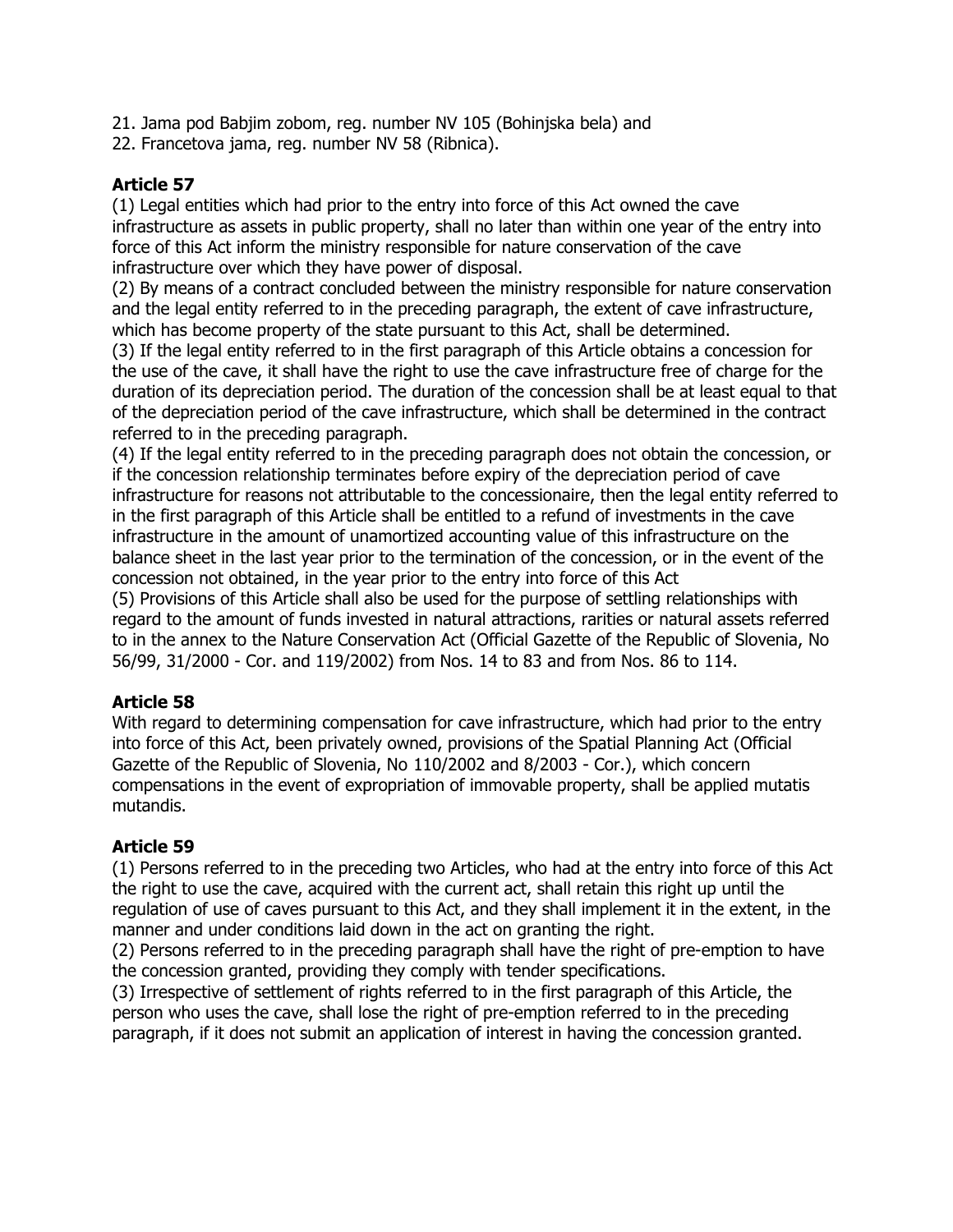The minister shall issue implementing regulations pursuant to this Act no later than within one year of the entry into force of this Act.

#### **Article 61**

Until the act, which shall regulate the procedure of granting the public authorization, enters into force, shall for the open competition procedures referred to in Articles 15, 27 and 42 of this Act mutis mutandis be used provisions of the act governing public procurement.

#### **Article 62**

(1) The ministry shall issue invitations to an open competition for collection of applications for cave custodianship for the first time no later than within three months after the regulation, referred to in the second paragraph of Article 10 of this Act, enters into force.

(2) Until the custodianship is awarded, it shall in the extent prescribed by the law be performed by speleological societies and other persons taking care of the cave at the time when this Act enters into force.

(3) Persons referred to in the preceding paragraph, who comply with the conditions prescribed with this Act, shall providing they apply for custodianship on the basis of an open competition have the right of pre-exemption to the first custodianship, except in the event referred to in the third paragraph of Article 27 of this Act.

# **Article 63**

The ministry shall issue invitations to an open competition for selection of authorized organizations to perform tasks referred to in the first paragraph of Article 15 and Article 42 of this Act no later than within three months of the entry into force of this Act.

# **Article 64**

(1) Natural persons who perform guided tours for cave visitors at the time of entry into force of this Act, shall be obliged to complete training for guiding cave tours and pass the examination for cave tour guides no later than within three months after the programme referred to in the second paragraph of Article 42 of this Act has been approved.

(2) Irrespective of the provision referred to in the preceding paragraph, natural persons who have been guiding visitors in caves arranged for tourist visits for five years, shall not be obliged to complete training for guiding cave tours, they shall however be obliged to pass the examination within the time limit referred to in the preceding paragraph.

# **Article 65**

Investors of building constructions referred to in Article 21 of this Act, who have already submitted applications for building permits, shall be obliged to bring the project documentation in line with the requirements of this Act no later than within three months of entry into force of this Act.

#### **Article 66**

The organization responsible for nature conservation shall prepare the first report on the condition of caves no later than within two years of the entry into force of this Act.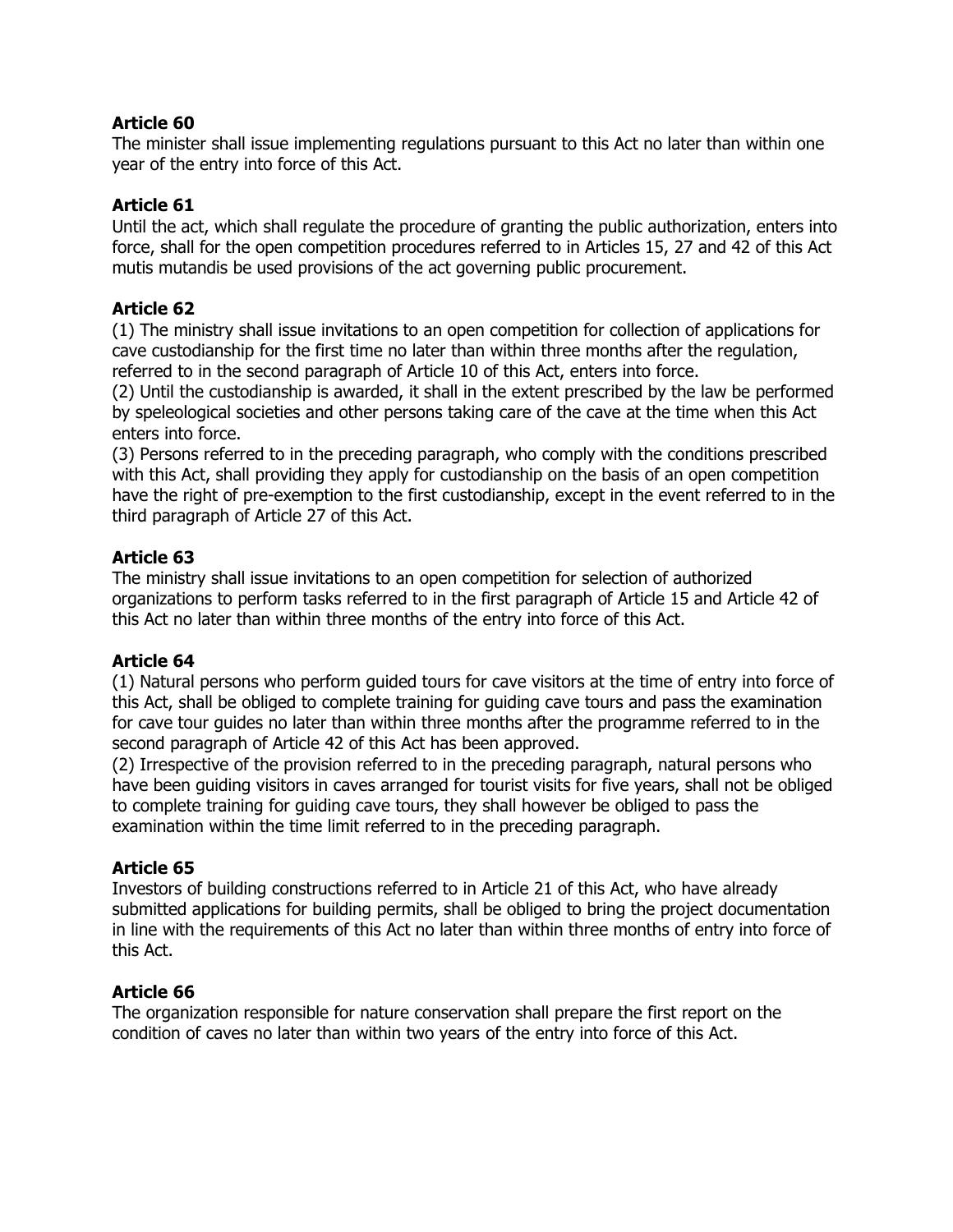(1) Holders of data needed to define parts of nature, which own characteristics of a cave according to this Act, as valuable natural assets, and to establish and administer databases and keep records of caves, cave features and cave life forms, shall be obliged to report the data on the caves, cave features and cave life forms to the Institute no later than within two months after the entry into force of this Act and in the extent referred to in the second paragraph of Article 10 and first paragraph of Article 11, whereby personal data shall be safeguarded. (2) The Institute shall no later than within eight months after the entry into force of this Act report to the organization responsible for nature conservation the data needed to define parts of nature, which own characteristics of a cave according to this Act, as valuable natural features pursuant to this Act.

# **Article 68**

The penalties, as set out by this Act, shall be imposed as penalty payments until Minor Offenses Act shall apply (Official Gazette of the Republic of Slovenia, No. 7/2003), and for:

- 1. a violation referred to in Article 49 of this Act:
- legal entity in the amount between SIT 300,000 and SIT 8,000,000,
- sole proprietor in the amount between SIT 300,000 and SIT 4,000,000,
- responsible person of the legal entity in the amount between SIT 100,000 and SIT 500,000,
- natural person in the amount between SIT 50.000 and SIT 150,000;
- 2. a violation referred to in Article 50 of this Act:
- concessionaire legal entity in the amount between SIT 500,000 and SIT 10,000,000,
- concessionaire sole proprietor in the amount between SIT 500,000 and SIT 5,000,000,
- responsible person of the legal entity in the amount between SIT 100,000 and SIT 500,000,
- concessionaire natural person in the amount between SIT 50,000 and SIT 150,000;
- 3. a violation referred to in Article 51 of this Act:
- legal entity in the amount between SIT 300,000 and SIT 8,000,000,
- sole proprietor in the amount between SIT 300,000 and SIT 4,000,000,
- responsible person of the legal entity in the amount between SIT 100,000 and SIT 500,000,
- natural person in the amount between SIT 50,000 and SIT 150,000;
- 4. a violation referred to in Article 52 of this Act:
- custodian legal entity in the amount between SIT 300,000 and SIT 8,000,000,
- custodian sole proprietor in the amount between SIT 300,000 and SIT 4,000,000,
- responsible person of the legal entity in the amount between SIT 100,000 and SIT 500,000,
- custodian natural person in the amount between SIT 50,000 and SIT 150,000;
- 5. a violation referred to in Article 53 of this Act:
- custodian in the amount between SIT 50,000 and SIT 150,000;
- 6. a violation referred to in Article 54 of this Act:
- legal entity in the amount between SIT 900,000 and SIT 24,000,000;
- sole proprietor in the amount between SIT 300,000 and SIT 12,000,000;
- responsible person of the legal entity in the amount between SIT 300,000 and SIT 1,500,000;

– natural person in the amount between SIT 50,000 and SIT 450,000.

# **Article 69**

For the conservation of caves located in the area of Škocjan Caves Regional Park, established by the Škocjan Caves Regional Park Act (Official Gazette of the Republic of Slovenia, No 57/96), the provisions of this Act, with the exception of Articles 1 to 13, Articles 17 and 18, points 1, 2